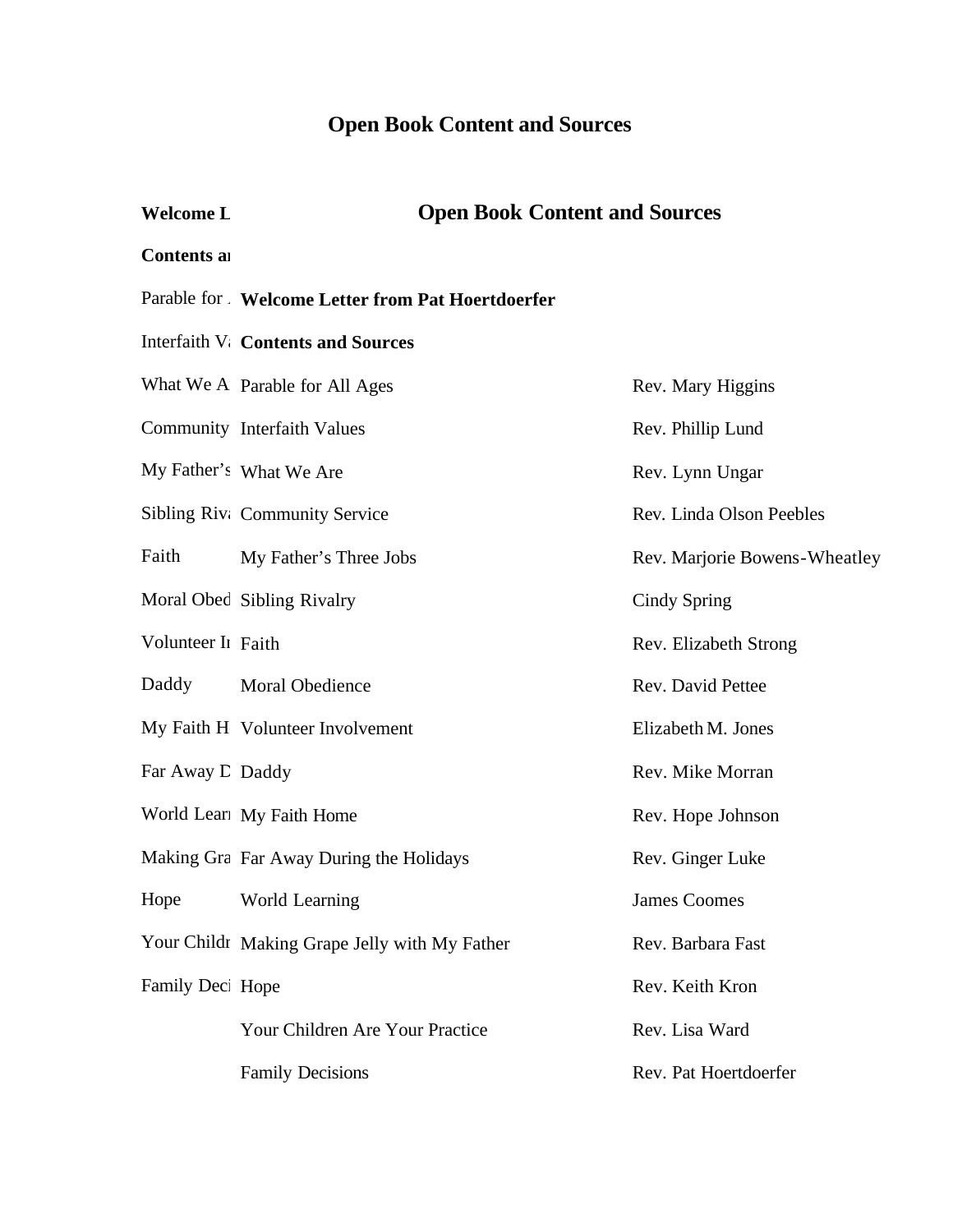## **Parable for All Ages**

*by Rev. Mary Higgins*

There is a story I want to tell you of a little boy. He was a little boy who knew the world to be a hostile place... a place where even the simplest tasks were difficult and the difficult tasks seemed impossible and frustrating. When it was easy for others to play baseball; he would get so anxious that he almost always struck out. When it was easy for others to read, this little fellow got all the letters mixed up in his head and the words he sounded out were not words that he or anyone else knew. He seemed to have enough energy to run a big car on just the motion he generated. He had a hard time even sitting still long enough to eat his own breakfast. He sometimes would forget to get dressed even!

One day when he was just ten years old his Mom and Dad told him they were moving to a new state and that when they moved they were moving to a house that was next to a big farm. They told him that there were chickens at their new house but since they were all from the city, they would probably give the chickens to the farmer next door. They were not sure they could care for the chickens well enough. The little boy got excited when he heard about the chickens and begged his mother and father to keep them.

He promised PROMISED, that he would take care of the chickens and they would never be sorry.. if only...if only... they would let him try. The parents said, they would try it but that the little boy needed to join 4-H so he could learn to care for these egg producers. The little boy agreed and join 4-H, he did.

At first it was new... how to feed the chickens; how much straw to put in their laying boxes each day. When they moved it was getting cold and the little boy added heat to the henhouse to keep his new charges warm. He stopped each day on his way home from school at Hank's Country Store in the little town where they lived and picked up all the discarded vegetables and fruits they were going to throw away and carried the carrots, cabbages and slightly rotting apples home from the store in a box on his shoulder to feed his flock.

There was just one thing that troubled the boy about his feathered charges, though and that was the way they treated one of their own. It seemed to the little boy that seventeen of his chickens had organized their days around the destruction of the little chicken at the end of the pecking order. The little boy named the chicken at the end of the line Featherless, for the constant pecking on her by the others had caused her to loose almost all of her feathers and her skin was exposed and raw.

The little boy was outraged, and as he learned to care for these chickens, he decided he needed to not only change the pecking order, but eliminate it all together. The boy's mother would stand on the porch of their house and listen for the boy to return from school. She would know he was close when she heard him singing down their long driveway these familiar words: "Old McDonald had a farm, eeeiiieeeiiiooo...... he would sing as he carried his basket of vegetables to the end of the drive where the chicken coop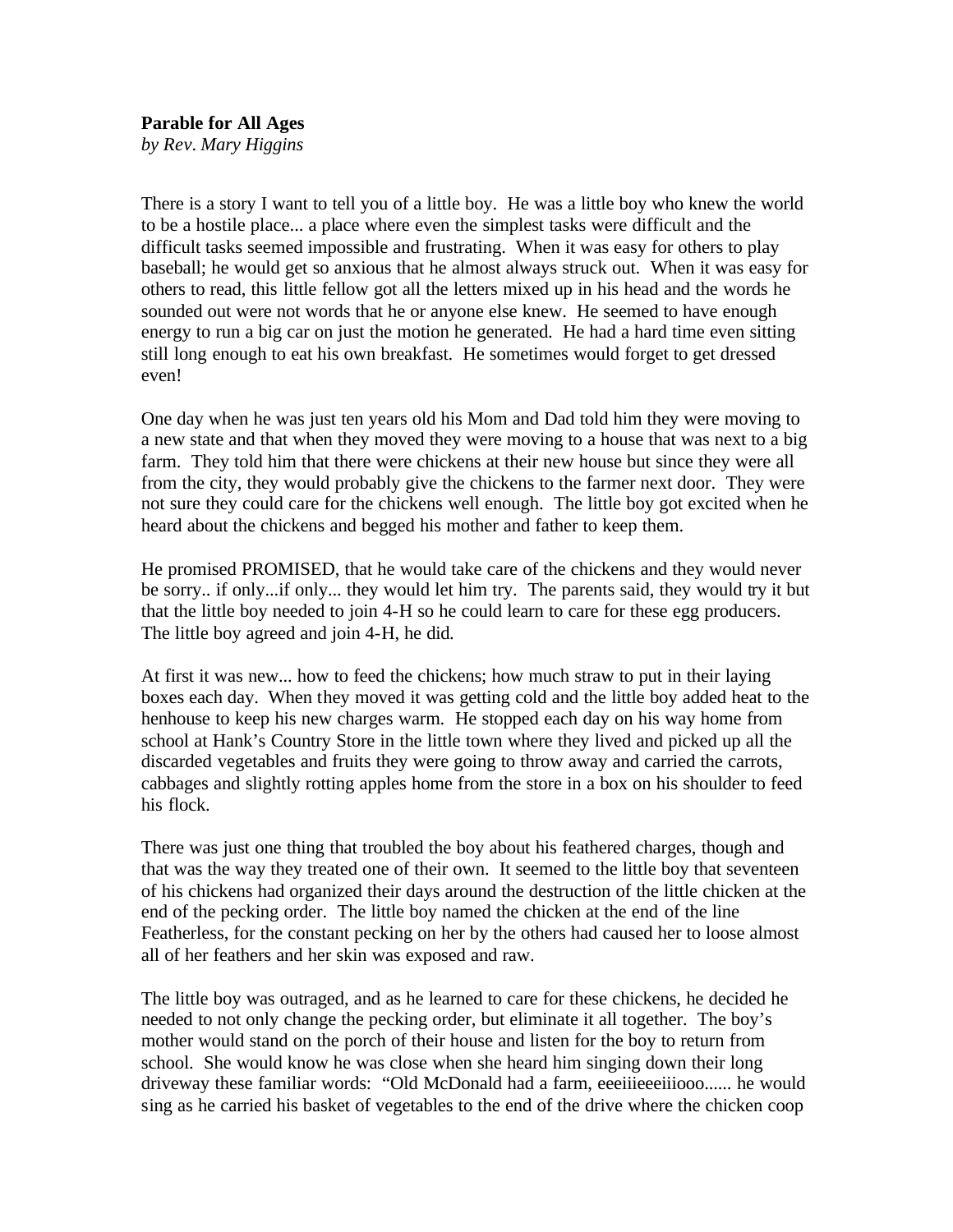was located.

There were eighteen chickens...eighteen Rhode Island Red chickens. Their color was so beautiful.... all mixed up with blues, auburn brown and reddish colored feathers. They were quite the sight to behold. When they heard the little brown haired boy, they acted like a group of girls in the dorm a half hour before their dates arrived, you could feel the excitement in the air and hear the sounds of these hens running to the fence of their enclosure and waiting for the snack train to arrive with all the vegetables.

One day the mother heard the strangest thing... it sounded like the little boy was lecturing the chickens...... and it was all about Featherless, the chicken at the bottom of the pecking order. The conversation went something like this......

"I can't tell you how disappointed I am in you... here you all are, living a pretty good life... none of you deserving more than the others, but some of you have decided that you are going to make life for this little chicken Featherless, just miserable. I am so ashamed of you and I want you to stop right now. After all, what has she ever done to you... any of you? How dare you hurt her. I am going to talk to you every day until this ceases. I don't want any talking back now... you just need to do this.

The little boy had struck up a friendship with the man next door and told him of his concern for Featherless, and the farmer told him there was an old fa rmers tale that you could not teach a chicken to do anything, but, he told the boy, if you possess the magic touch and were able to teach the chicken just one thing, then you could teach anybody anything. The little boy listened and kept up his strategy.

He talked to the chickens about love; he talked to the chickens about bullies, for he knew a lot of bullies who had come after him in his day. He talked about peace and he talked about what their chicken coop could look like if only they would stop picking on Featherless.

Time passed; the little boy lectured the chickens and sang to them. He changed their straw every day and made sure their coop got insulated. One day the mother was carrying her laundry to the clothesline near the coop and she saw the chickens running out to the fence in eager anticipation that the little boy was home with the daily stash of vegetables. They did not seem overly sad to see it was the mother, but the mother noticed the most astonishing thing. There were no chickens without feathers in the brood. All of them were preening and glistening in the sun... not a one was raw... not one was hurt. The mother got tears in her eyes. She knew the little boy was so passionate about justice for his chickens because of the suffering he had endured with other children as he struggled to grow up.... she knew that every time he looked at his chickens and saw them with feathers, he knew there was hope for him because if you can teach a chicken to do one thing only, you can teach anybody else anything. Justice for the chickens just might become justice for the little boy.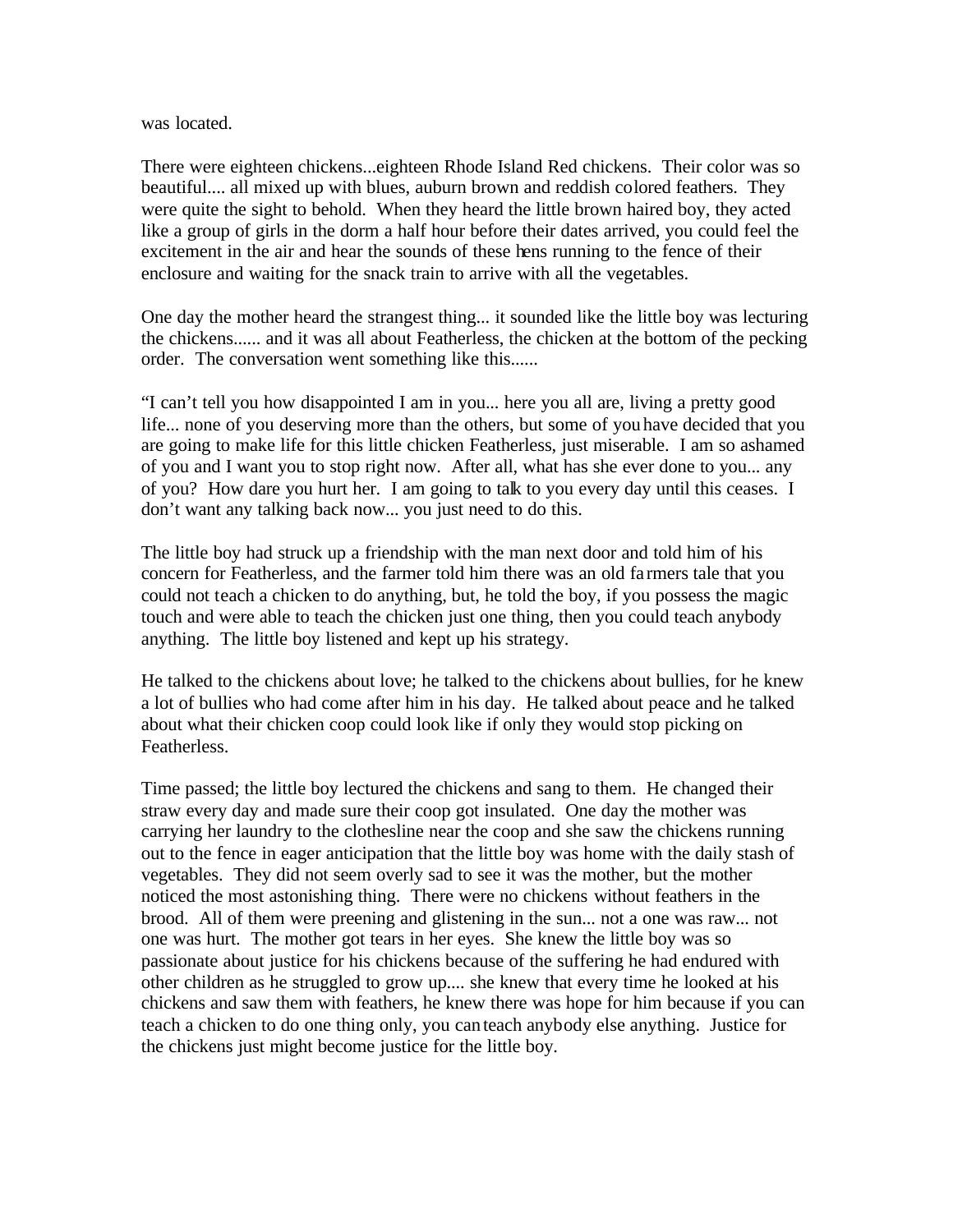#### **Interfaith Values**

*by Rev. Phillip Lund*

Once upon a time I thought I'd marry another Unitarian Universalist. I didn't, of course. I married Julia, a Mennonite—a very liberal Mennonite—and now all sorts of questions about how to raise our children have appeared. Which tradition, Unitarian Universalist or Mennonite, will be the primary religious home for our family? How can we stay connected to both traditions? Will we be able to stay active in two different congregations where we both have so felt welcomed?

It turns out that these questions were relatively easy to sort out once we shifted our focus to what really matters—finding the values from each of our traditions that we wanted to pass on to our children. So, for example, the Mennonites are an historic peace church, something neither the Unitarians nor the Univeralists were. Since this is a core value from Julia's tradition, and since it's a stance that I'm extreme ly sympathetic to, we've decided our family is going to be an historic peace family!

For my part, I'm very proud of the way Unitarian Universalists have dealt with issues of sexuality and sexual orientation. Both *Our Whole Lives* (or *OWL*—the UUA's lifespan comprehensive sexuality education program) and the Association's position on civil marriage as a civil right go straight to the heart of our commitment to the inherent worth and dignity of every person. Julia understands that this is an important part of my religious heritage, and we hope to provide a family environment that deals openly and honestly with human sexuality and sexual orientation.

Together we've decided that participating in *OWL* should part of our children's religious education, so we're going to make the local Unitarian Univeralist congregation our primary religious home. And since Mennonites practice adult baptism, we'll let our children know that they will have an opportunity to make a commitment to that part of our family's combined religious heritage later on if they choose. The important thing is that our children understand the link between the values our family promotes, values like standing on the side of peace and love, and their parents' faith traditions.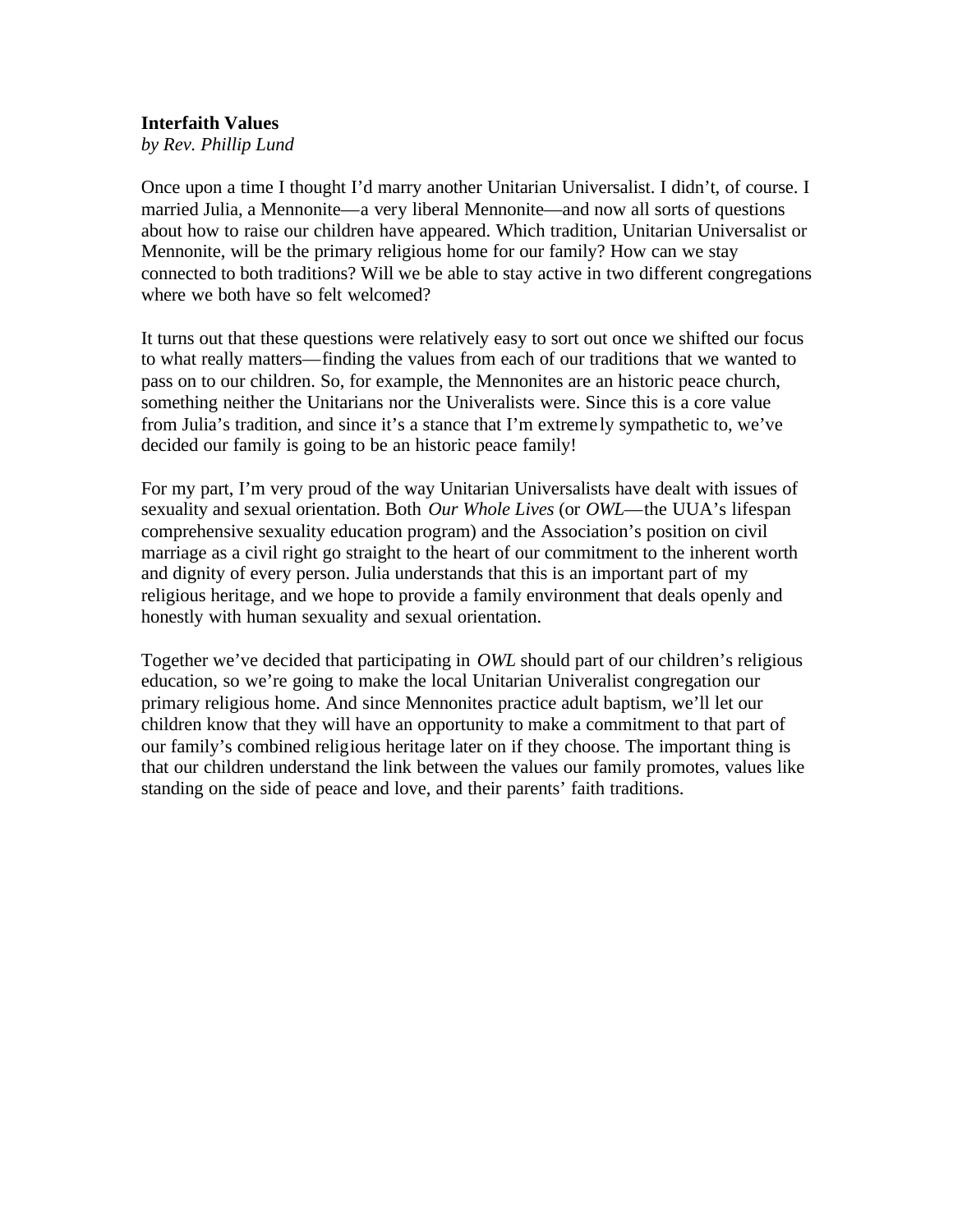# **What We Are**

*by Rev. Lynn Ungar*

"Mama, am I Jewish?" I knew we were going to get around to that question eventually. I just hadn't come up with any very good answer. But here it was—they'd been talking about Chanukah in my daughter Mattéa's first grade class. Never shy, she was quick to volunteer that we had a menorah at home, and to describe how we lit the candles and said the Hebrew blessing during the eight nights of Chanukah. Well, knowing Mattéa, I'm sure she described how *she* lit the Chanukah candles. And so, reasonably enough, her classmates wanted to know if she was Jewish.

And so, even more reasonably, Mattéa wanted to know the same thing. It's a fair question, even an inevitable question. It's just not that easy to answer. We are Unitarian Universalists—she knows that. But Judaism is part of my heritage, and my love for the Jewish rituals in no way conflicts with my UU identity.

How you define a Jewish identity is more complicated, though. My father is Jewish, my mother is not. Since Judaism is traditionally passed through the female line, that makes me officially not Jewish. More liberal branches of Judaism (the ones I'm most likely to be comfortable with), on the other hand, would count me as a Jew.

My daughter, however, is not biologically related to me. Although we don't really know anything about her birthparents' religion, it is a pretty good bet that her biological parents, both African-American, are not Jewish. And my partner, Mattéa's other mom, comes from a strictly WASP background. How you figure matrilineal descent with two moms is anybody's guess.

Technically speaking, I think it's pretty clear that my daughter is not a Jew. But biology is not all that defines Judaism. There is, of course, a system of beliefs, some of which we subscribe to, and some of which we don't. There is a rich tradition of ritual and practice, some of which we observe, and most of which we don't. There is a wonderful body of Jewish culture, some of which she has experienced and some of which she has not. (And some of which she likes better than others. For instance, she approves highly of matzah ball soup at Passover, but has yet to develop a taste for homemade gefilte fish.)

The only answer I could think to give her, after an incomprehensible attempt at explaining the different facets of Judaism, was that she's "part Jewish." "Half Jewish?" she asked. She likes the idea of being half something and half something else. She has a number of friends who are half Black and half White, or half Anglo and half Latina, or any of the other permutations so common in the Bay Area of California.

"Well, no, not really. I'm half Jewish. But I'm only one of your parents." Of course, one of how many complicates the questions. One of her two moms, or one of the foursome that constitutes her biological and adoptive parents? How do you do the math when you can't even determine which numbers you're using? I try again. "Let's say you're 'sort of' Jewish, OK?"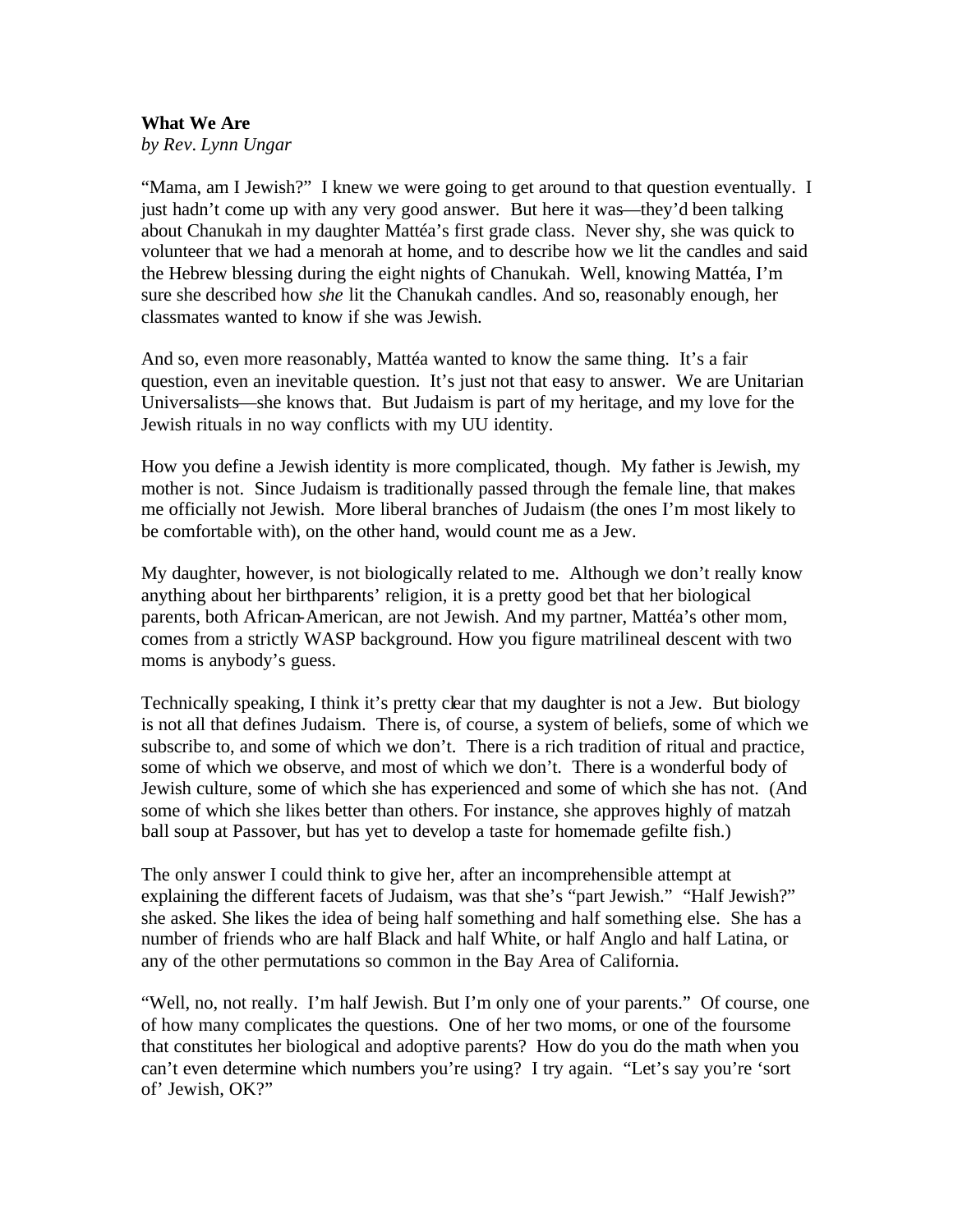It's not that satisfactory of an answer, but it was the best I could do. She's "sort of Jewish." Raised by White parents, I suppose she's "sort of" White, which might make her, by some calculation, "sort of" Black. In reality, she describes herself as "Brown," which she sees, logically enough, as a more accurate description. A quick glance at her skin proves that she is, in fact, a lovely, medium, smack-down-the middle shade of brown. The fact of the matter is that, no matter how complicated the explanations, she knows who she is—and she knows that she can choose the words that most clearly describe her internal reality. Maybe she'll want to call herself "sort of" Jewish. Maybe she'll just want to call herself Unitarian Universalist, with all its complex possibilities and variations, and let it go at that.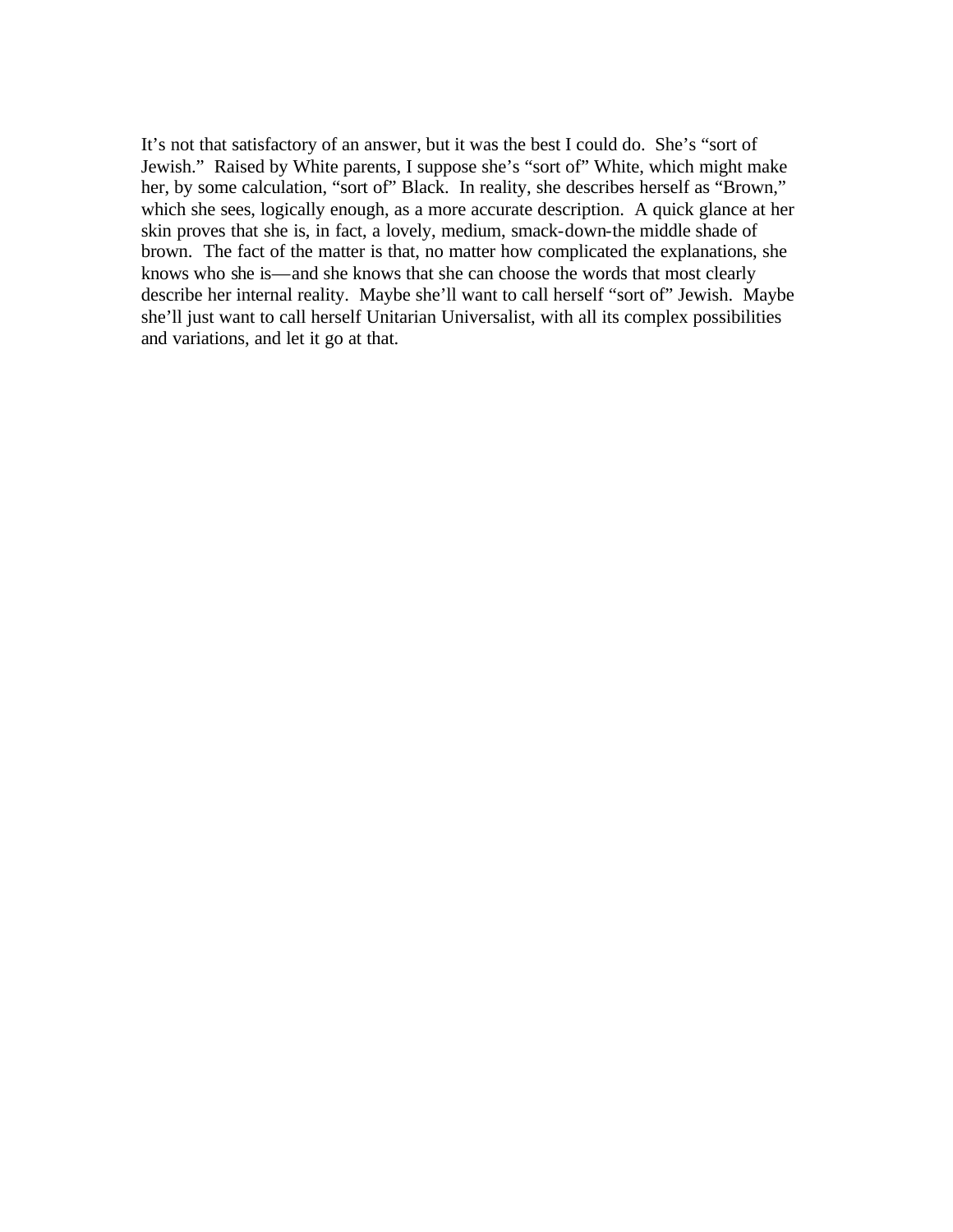#### **Community Service**

*by Rev. Linda Olson Peebles*

When I was a teenager, and then a young adult, I tried very hard to be an individualist, someone who was independent and didn't go along with the crowd. And yet, I somehow always found myself being involved with group endeavors and then eventually becoming one of the leaders! Even though I fancied myself a "rebel" who didn't trust the "establishment" I ended up involved in clubs and advisory groups and volunteer organizations, while I was a student, and after I began working. I couldn't figure out why this was happening to me, until at some point, I saw a pattern that was in my family, and had been there for generations.

My parents had jobs that involved helping people - my dad as a minister and my mom as a teacher. And they both offered volunteer leadership in their communities - scouts, sports leagues, PTAs. My grandparents' jobs didn't seem that community-minded (factory steel-worker, office-worker, homemakers), but my grandfathers were involved in working with community groups as a union organizer, a church head usher, a hospital volunteer, a Scoutmaster, and singing in choirs. And both grandmothers were leaders in their churches.

Interestingly, even though they had different political party affiliations, all my grandparents were volunteer election officers every election. Then I learned about their parents, and discovered that going back to the generation that spanned the turn of the last century, our family had included business leaders and store owners and doctors, helping shape community politics and human services. And church leadership was present in all the families.

Apparently, it's in our family nature to get involved, to care about the community, and to offer leadership to the fabric that holds us all together. So just like my parents, and grandparents, and great-grandparents, now I serve on community boards and have a career helping people in churches. And I watch my own children begin their lifetime of being involved with community!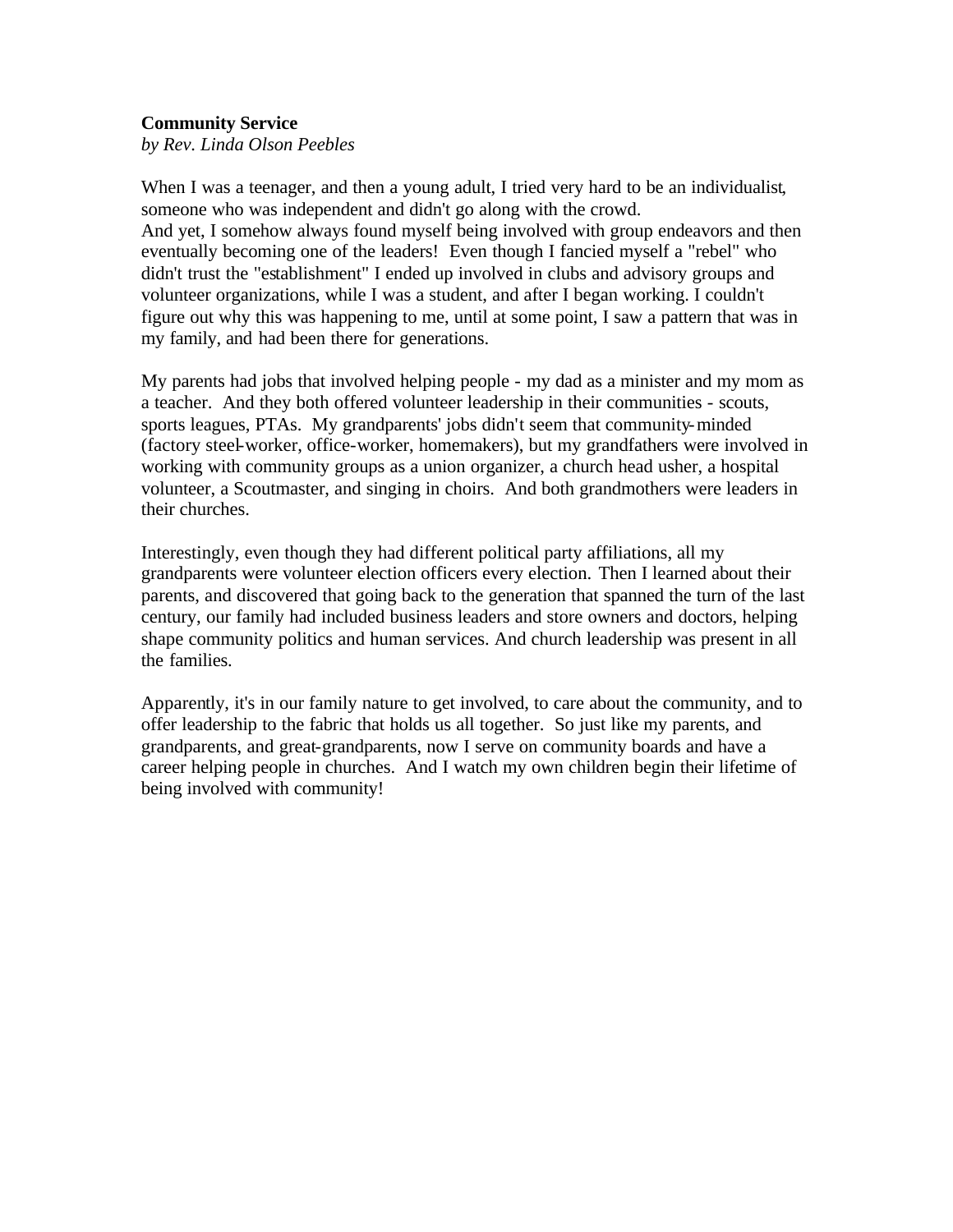#### **My Father's Three Jobs**

*by Rev. Marjorie Bowens-Wheatley* 

When I was a young child, my father had three jobs. First, by day, he worked at an iron factory. Second, his responsibilities on the church board included visiting the sick and shut-in and ministering to the needy. Third, as a trained auto mechanic and lover of cars, dad volunteered at the church-owned gas station repairing cars and church-owned vehicles (it was the old-fashioned kind of gas station). This enterprise, by the way, brought in considerable revenue for the church. As a young child, it was difficult to know just what my father's vocation was.

Frederick Buechner defined vocation as that place "where your deepest gladness meets the world's greatest need." Of the three jobs my father held, those of us around him could tell that his work at the iron factory did not bring him the greatest gladness. We could feel the weight of hard labor when he arrived home.

By the time I was nine or ten years old, dad quit his job at the iron factory, and reinvented himself. He turned one of his jobs into something that would support the family. For nine years, he served as manager of the gas station. While I'm sure that dad was an excellent mechanic, this job wasn't so much about pumping gas or fixing cars as it was about interaction with people.

In the 1950's—some of you will remember—urban gas stations were not simultaneously the convenience stores they are today, and one didn't pump their own gas by simply inserting a plastic card in the slot. Little did we know then that gas station attendants were important avenues of communication.

I frequently stopped by the station only to find dad busy, always with a glow in his eyes. Though I suspect he didn't think of himself as a salesman, I am convinced that dad could have sold almost anyone the Brooklyn Bridge before they left. He managed to stock almost anything that might be of interest to a man (this was, of course, before women drivers were as common as men). So, in addition to vehicle fluids and tires and air fresheners, dad carried key chains, shaving cream, combs, umbrellas, caps … you name it. He instinctively knew what men needed and he made sure that the she lves were stocked.

In the process of selling these products, his customers developed a rapport that went beyond sales and led to them opening up about whatever was going on in their lives their spouses or children, their finances, their health, their feelings. And being the compassionate and charismatic person that he is, I watched my dad blossom as he his discovered his gift for ministry at the gasoline station.

I think it was his charisma that led to him building a loyal clientele. The gas station was like the barbershop in many black communities, or the local bar in other communities—a place of relaxation and friendship, a place of confession, a place where men gathered to support each other on life's journey.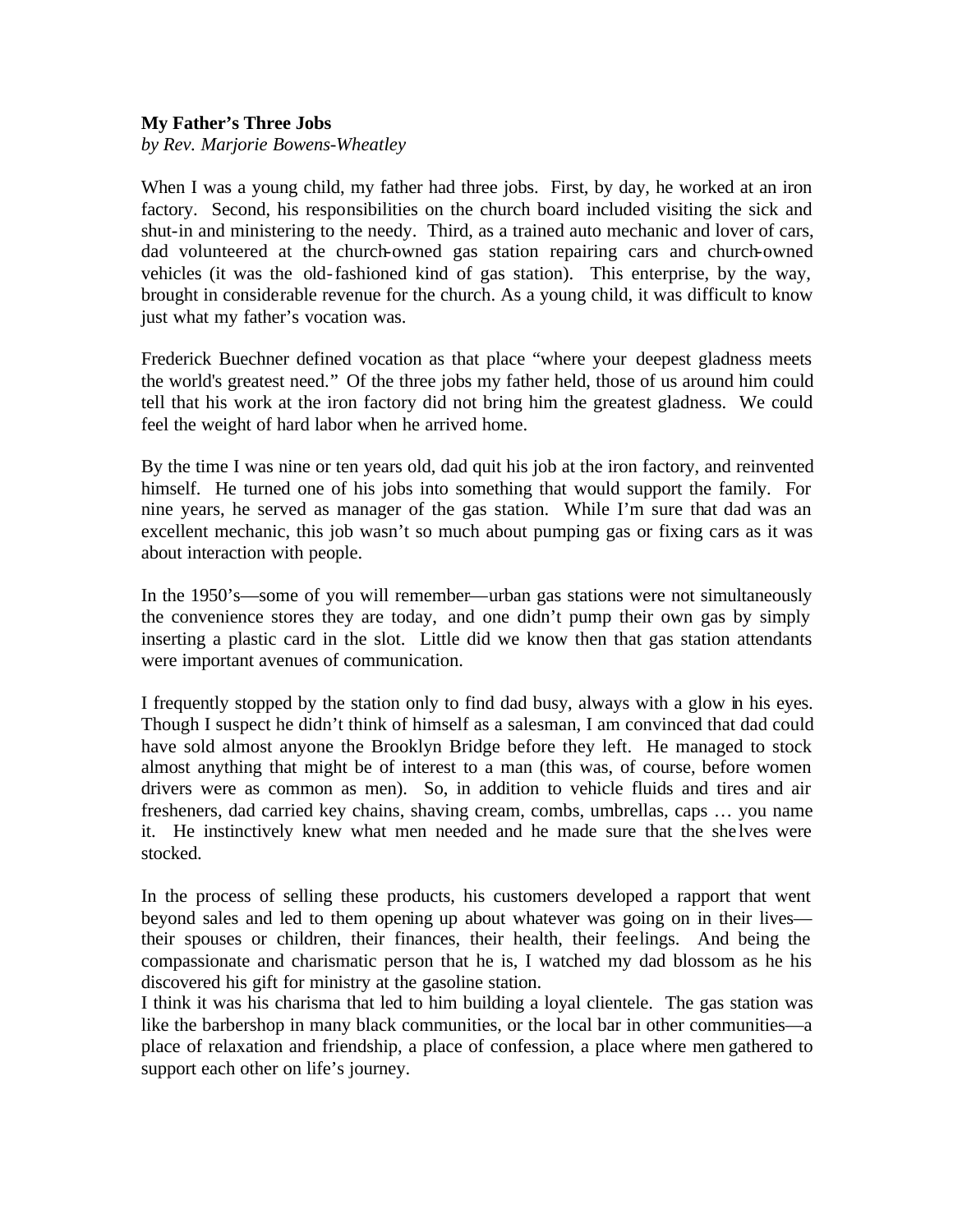At one point, I thought that my father just had the "gift of gab," but later I came to understand that he wasn't '*just talkin.'* He was ministering to people's needs. Caring was my father's calling.

Until his illness,\* dad did pastoral calling. In nearly every one of our phone conversations, he would tell me who was sick and who had recently died. It had been thirty or forty years since I had seen most of the people he mentioned; but through his passion for this ministry, I came to know them again.

When my father began to manage the gas station, I don't think that he thought of himself as a minister. But the congregation saw his gifts and ordained him.

Ministry is what we do together—clergy and the laity. It flows from a religious conviction that invites people to become more of themselves, more whole, as we give witness to a vision of a world transformed by our care.

\* My father, Daniel L. Bowens, died in January 2005. This essay was delivered at his funeral.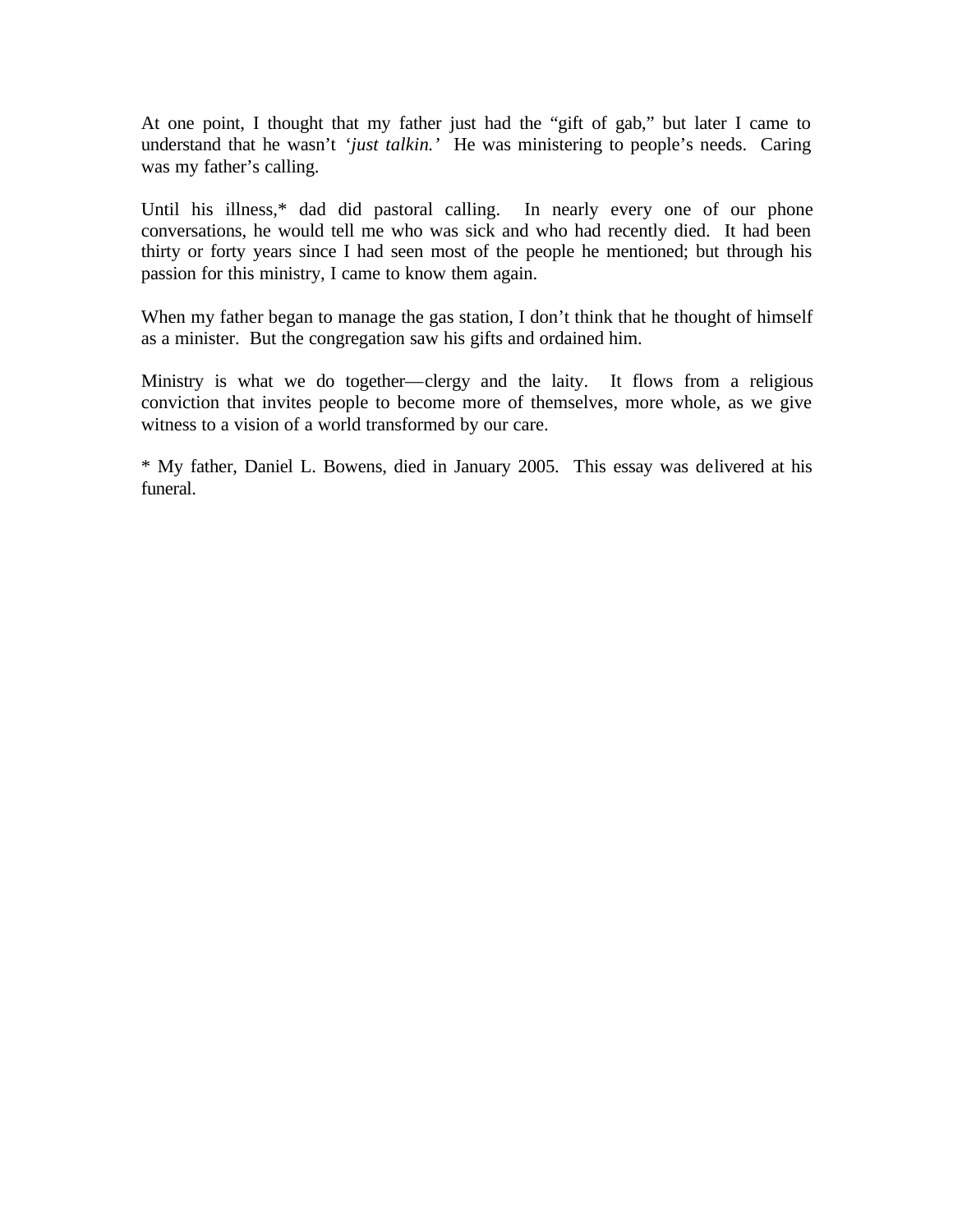### **Sibling Rivalry**

*by Cindy Spring*

I was raised with an older sister and two younger brothers, and sibling rivalry was alive and well in our household. My mother let us know early on that being angry was okay, but hurting someone else was not. When we were upset, she would have us sit down across the table from each other for five minutes. We were to look at each other, but not talk. Of course, soon we were smiling, and then laughing. I don't think I ever sat for the full five minutes. The argument was usually over in two or three minutes and we would leave happily planning our next joint activity.

When my brothers were 6 and 8 Mom bought a set of children's boxing gloves. When she heard the boys fighting, she would call them downstairs, hand them the gloves, and follow them into the living room. They would box with each other, and she would serve as referee - and again, they were soon laughing and enjoying it.

One of the great benefits is that we grew up really liking each other. We are now all in our 50s, but when we get together it is like old times.

I thought about Mom's approach to anger when I was a mother of young ones. We only had two children, and our daughter took care of herself by withdrawing into her room whenever she felt really angry. Our son was an extrovert and needed an outlet for his angry feelings. He took karate lessons in elementary school and when he started Junior High we bought him a set of drums. I can remember many days when he would come home from high school, drop his books, and head right down to the basement. He would drum for half an hour, then come back up ready to talk and be part of the family.

Helping children and youth find safe outlets for their angry feelings is so important. Of course, we were always willing to talk, too, and they knew that, but often talking isn't enough.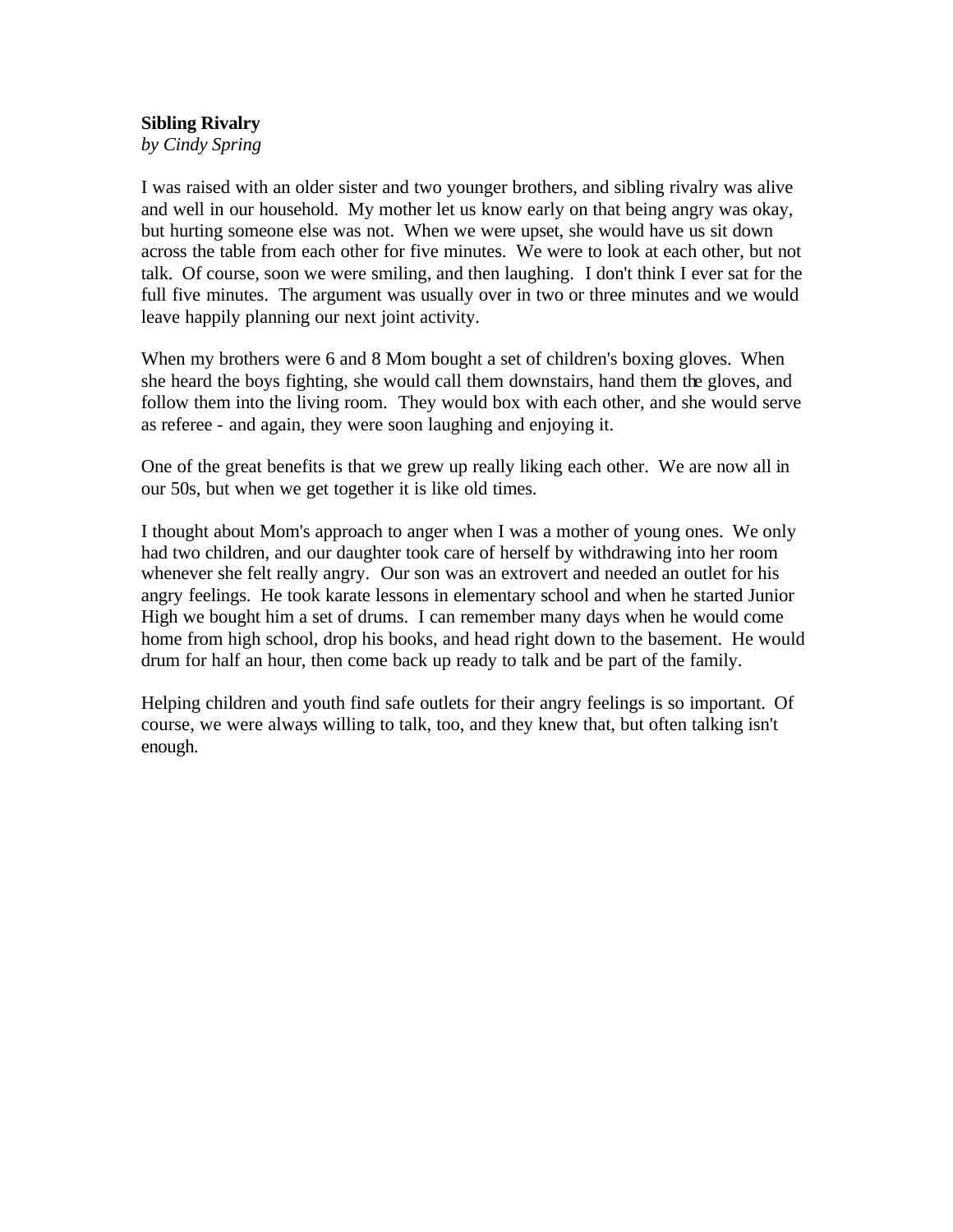### **Faith** *by Rev. Elizabeth Strong*

When my youngest daughter learned about the treatment of calves being raised for veal, she demanded that I never eat veal again. Her outrage was based on the ethical treatment of animals and I fully supported her outrage. To this day I have not eaten veal, in part because of my support and agreement with her on this issue, but also out of respect for her fervent commitment to this principle that is grounded in our seventh Principle of the Interdependent Web of Existence of which we are a part. And, I certainly would not want to incur her wrath as she is a formidable woman!!

My oldest daughter was accepted into a special program of study at the University of Virginia to earn her undergraduate degree but she declined the offer because she disagreed with many of their hiring policies and discriminatory practices. A sigh from Mom came along with the support for her decision. After several years of struggle and study she graduated this May (2005) with her Masters in Teaching degree from Mary Baldwin College in Staunton, VA.

Both of these actions were changes in behavior based on faith principles. My understanding was twofold: (1) greater insight into my children's decisions based on ethical principles that caused them to take a longer and harder journey to meet their goals, and (2) my choice to respect their decisions and align my behavior accordingly even though it meant changing my life patterns.

My youngest son is a Unitarian Universalist minister and my oldest son is an Operating Room Nurse, so they have both built on their Unitarian Universalism in the choices they have made for careers.

Someone once asked me, "When do you know if your children are Unitarian Universalist?" I answered, "When they tell you they are." I would now add, when you see that they are acting on the Principles, beliefs, and values of Unitarian Universalism in their lives and are able to articulate why they are acting as they are. Patience, humor and faith are all required of us who raise our children in this religion.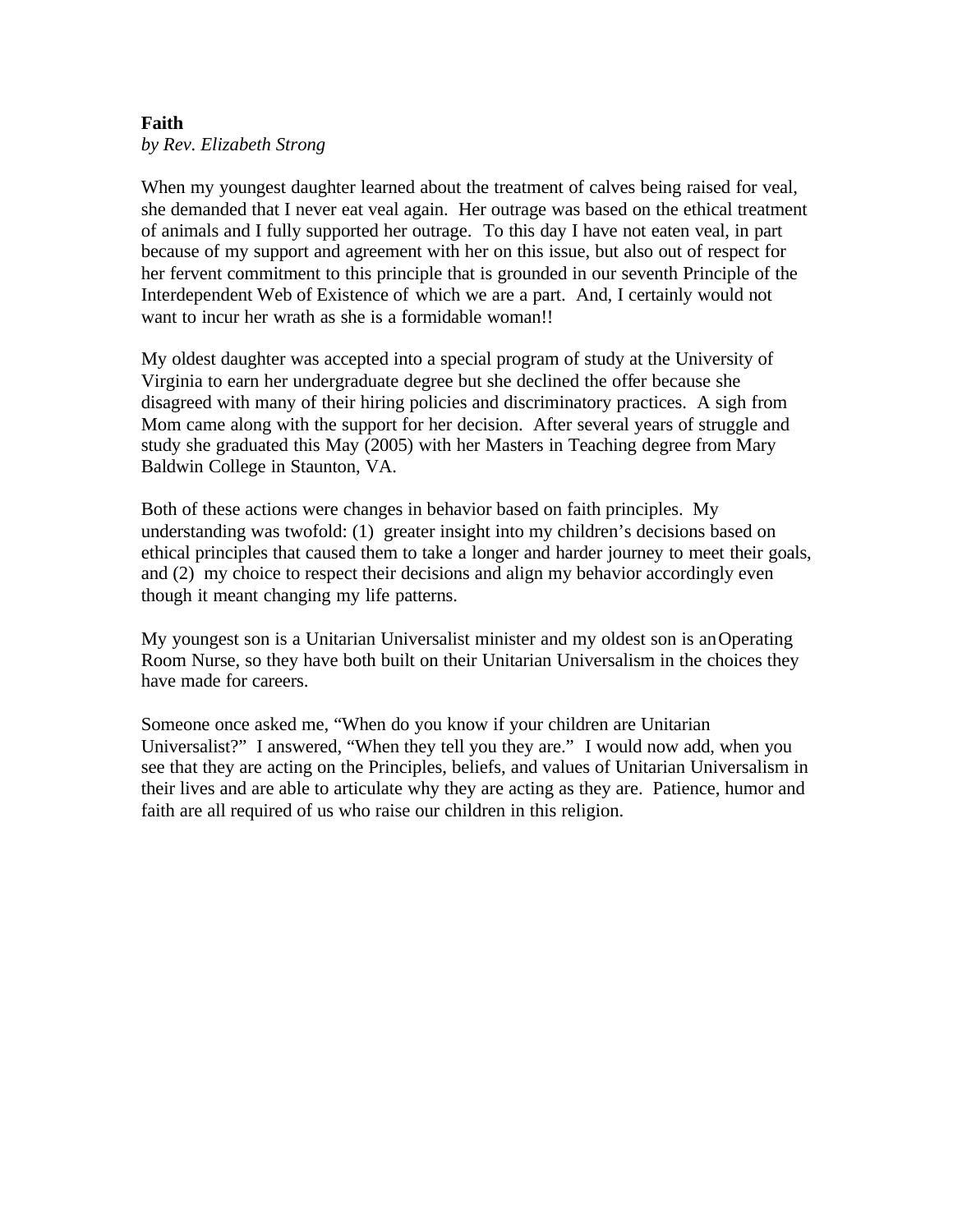#### **Moral Obedience**

*by Rev. David Pettee* 

When I was twelve years old, I asked my grandfather an innocent question about our family genealogy, unaware that he been on the lookout for a family historian among his grandchildren! My question was met with great enthusiasm, and served to ignite in me an interest in family history that has become a life-long hobby. In particular, my grandfather overwhelmed me with literature about one of our forebears, Roger Williams, the seventeenth century religious heretic whose banishment from the Massachusetts Bay Colony would fuel his commitment to agitate for the separation of church and state. Three decades would pass before I would finally appreciate the difference between ancestor worship, and the responsibility borne of carrying forth a family tradition.

In 1998, I attended the ceremony of union of one of my best friends. Midway through the ceremony, the guests were reminded that this celebration of love was not legal. I remember feeling incredibly sad and bewildered why anyone would not want to bless this loving relationship. Sitting by myself, stewing over this obvious injustice, I had a sudden epiphany that as a minister, every time I signed a marriage license, I was blurring the lines that separate church from state-- forgetting that marriage was a civil, not a religious contract. I had been awakened to teachings of my grandfather, and finally understood what he had been telling me so many years ago. Every time I signed a license, serving as an agent of the state, I was colluding with the discrimination of same sex couples, denied the freedom to marry. I decided to no longer sign marriage licenses until same sex couples had the legal and civil freedom to marry.

Not long after deciding to commit moral obedience, I met with a couple and shared the reasons why I was unwilling to sign their marriage license. Not only did they respect my position, they asked me to preach a short homily about it during the marriage ceremony itself! In preparation, I realized that I could draw strength and grounding directly from my familial heritage, spurred on my ongoing genealogical research that had revealed that my connection to Roger Williams was much deeper, as a descendant through three of his six children! As an ever-present reminder of the responsibility of being a guardian of a living tradition of justice and equality, on the wall above my desk in my office at the UUA, is a century old pen and ink drawing of a statue of Roger Williams.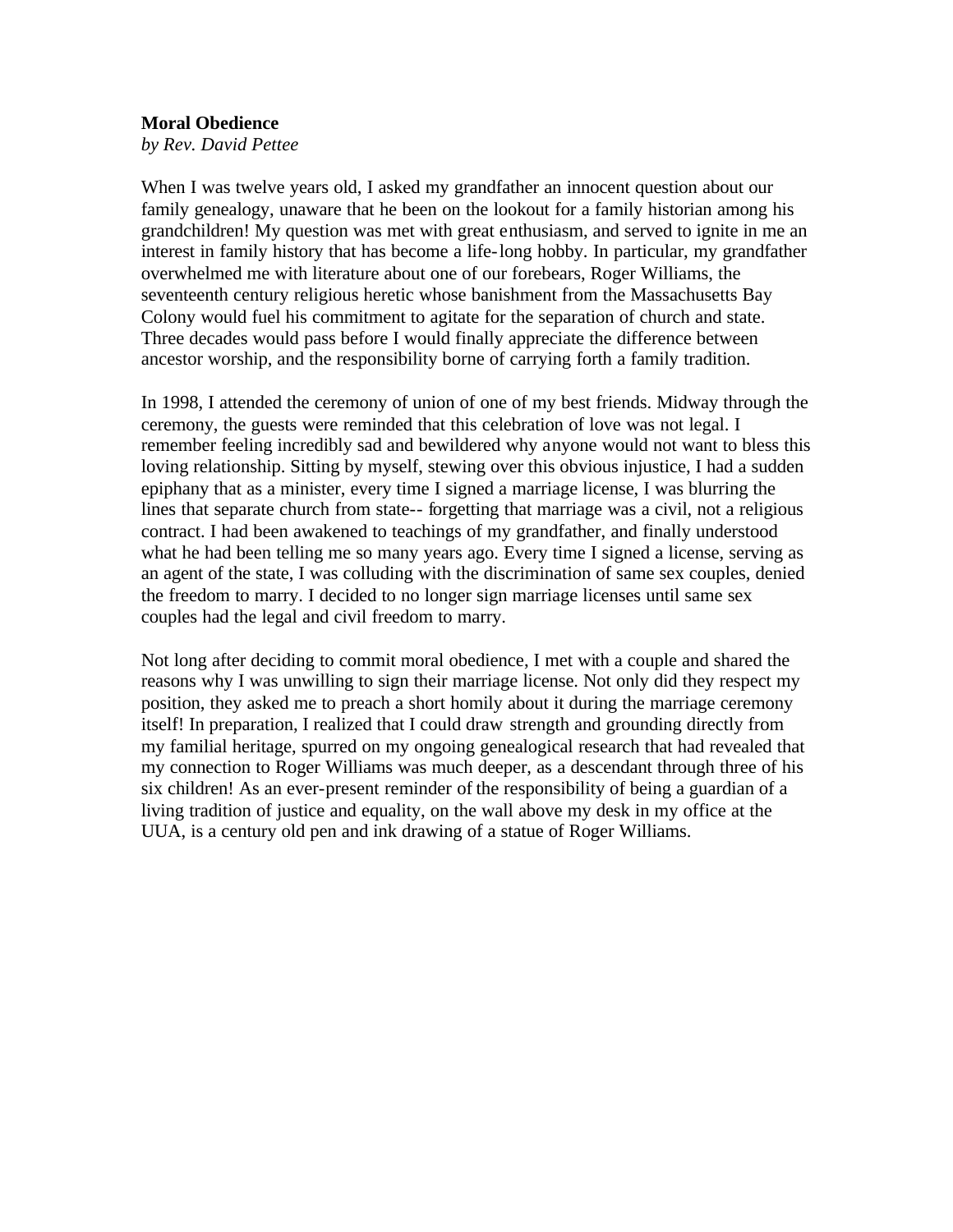#### **Volunteer Involvement**

*by Elizabeth M. Jones*

When asked about why I decided to become a religious educator, I often tell the story of my mother. My mother taught the four and five year old Sunday School class in the church I grew up for over 24 years. The church decided that it was about time to recognize her for her commitment to the program, and during a church service they asked all the people present who had ever been one of her students to stand. My mother said that it was a little daunting to see two generations of people stand. It wasn't long after that when my mother decided that it was time to switch to some new involvements with the church!

As I've been pondering this story, I realized that its importance is not in her teaching Sunday school, but in her commitment to active involvement. And, an involvement that gave her joy. I've looked back at all my family and realized that I come from a family that believes in actively serving the organizations they believe in. I remember many a Saturday when we sat around the dining room table making sheep out of cotton balls and cutting out bluebirds of happiness. I don't think that my mother saw that as a task that needed to be completed, but an opportunity for the family to be engaged in projects together.

It wasn't just my mother either. My dad drove the church bus for years. Most of the people he picked up were seniors who could not drive. They loved him because he wore a different hat each week, usually tied to the season. He found joy in what he was doing. Both of my parents served at one time or another as PTA presidents or advisors to many different youth groups where my sister and I belonged. I look even further back and remember all the dolls my grandmother used to sew for the children in hospitals, and the joy she received from being a volunteer in a Better Baby Clinic. So, this is truly a legacy my family has given to me.

And even today, my mother serves as an officer of her garden club, as a volunteer clerk in a thrift store that supports her community assistance program, and as a Spanish language interpreter for people applying for assistance in paying their utility bills. She doesn't do any of this out of obligation, but out of the pleasure she gets from helping others.

I recognize that the volunteer involvement where I have served, not only to assist others, but it brings me a sense of joy and pleasure. I see the same happening in my sister's life. My husband builds haunted houses for non-profit organizations not only to raise money but because he enjoys it. And I see it continuing on in my son who taught the four and five-year-old Sunday School class for six years, and who enjoys building haunted houses and theatrical sets. It's a family story of joy in service, and a legacy to be passed on.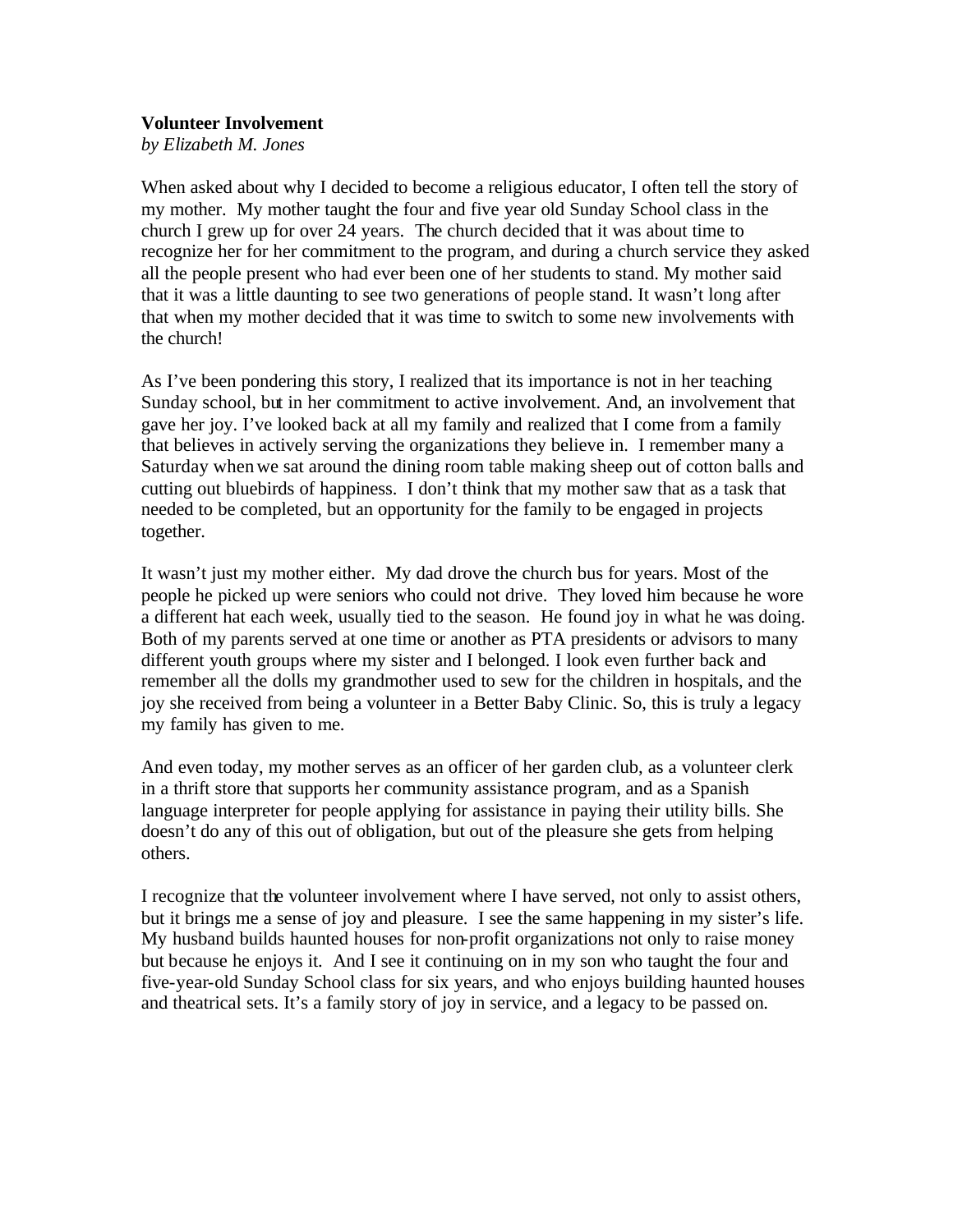## **Daddy**

*by Rev. Mike Morran*

I have learned a lot from my father. Most of what he has taught me has been good and useful, some of it not so good, and some of it I have hired professional therapists to help me sort out. We've come a long way in our relationship, my father and I. Yet there are still, and there will always be, places that we will never go together. There are subjects we will never talk about in a meaningful way, issues from the past that will never, and I do mean never, be resolved. This is not to reflect a sense of hopelessness, just an acknowledgment of the truth of how things are.

Like most fathers and sons, my dad and I have had our share of difficulties. My memory is that we could barely speak to each other when I was seventeen or so. Just being in the same room together created a tension neither of us understood or knew how to move beyond. There have been deep hurts and disappointments on both sides of our relationship, most of which go back to those problematic years when every fiber of our respective beings thought that the other was hopelessly out of touch.

These days, finally, my perception is that the relationship between my father and I is full of gratitude. I am grateful for all the loving support (and some other varieties as well) that he sends my way. We don't always agree and that's OK. We don't always approve of what the other does and that's OK too. We both lean liberal and we both feel strongly about the values that our U.U. churches espouse. I am grateful for the friendship and mutual respect that our values allow, even in the face of our being very different people. Robert Bly, on the archetypal psychology of men wrote; *"... as long as a man's father is still alive, there are still giants walking in the world."* I think about that a lot now when I think of my father.

There was a time in my late twenties when I spent a lot of time trying to figure out how to reconcile with my father. I read books, visited therapists, tried to reconnect with my inner-child, and all that sort of thing. I even started doing volunteer work with boys and young men through Big-Brothers Big-Sisters and through the juvenile court system, partially because it was a good cause and I could do it, but also partially in hopes that I could re-connect with the boy I had once been and couldn't seem to remember.

I learned a lot. I learned just how little I really knew about my father, or what it must have been like to be him. I realized how difficult it must have been to deal with a stubborn, occasionally mean-streaked, rebellious, and independent teenager like myself. And, these days being a father of two boys myself, I pray almost daily (though with everdecreasing confidence) that what goes around won't necessarily have to come around.

I am not painting this relatively dark picture because of any desire to denigrate fatherhood, and certainly not to denigrate my father. This is simply the way I remember it, and in hindsight I know that much of the responsibility for the quality of our relationship was mine. Rather, I am telling this story to make a point about healing and about love, and I hope to say something about how far it is possible to come.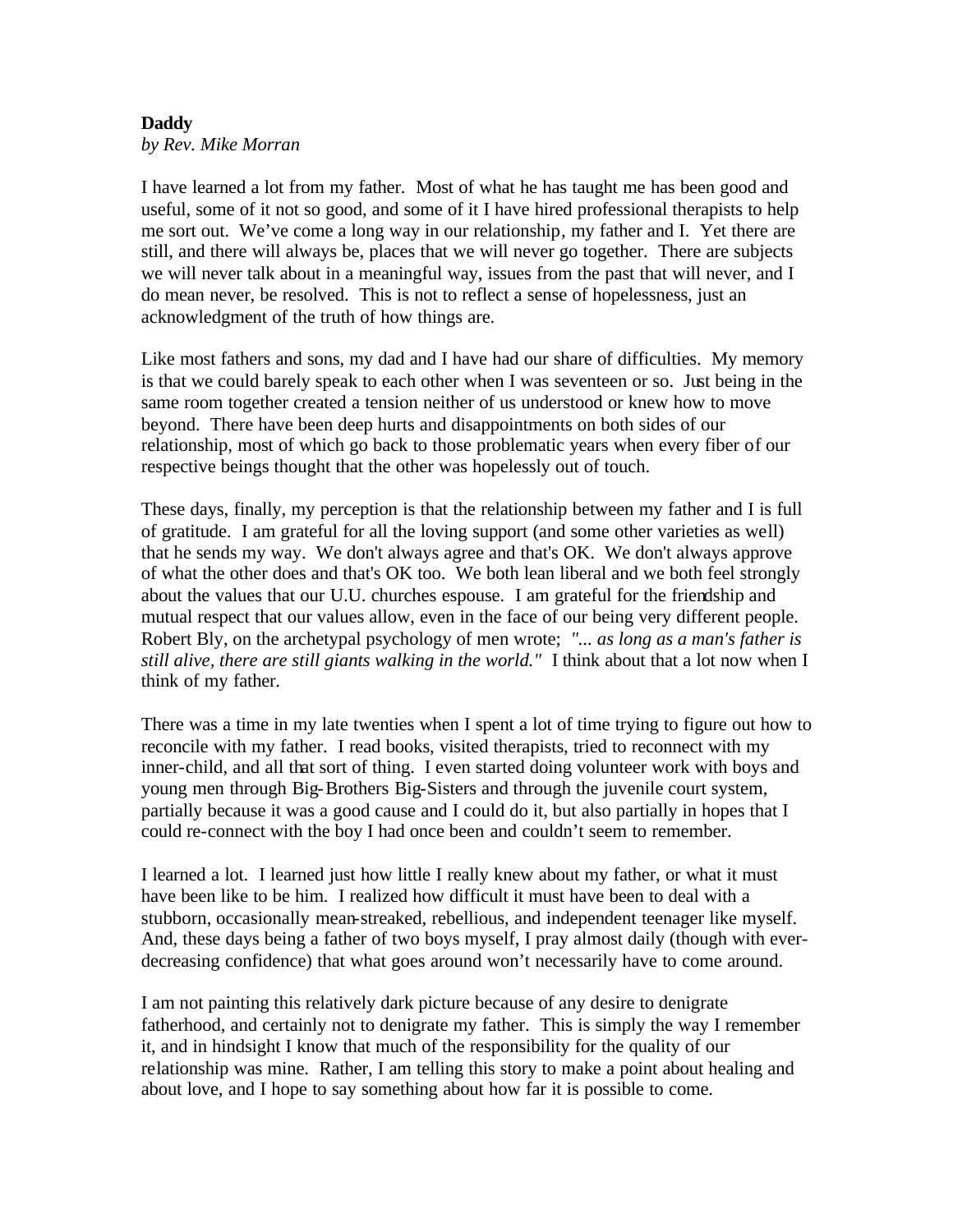I also want to say something about this notion of "father," and "fatherhood," particularly as an archetype, or as an ideal. Consider the idea of father and fatherhood in the Judeo-Christian tradition beginning with Genesis. God, the father of everything places his children into a beautiful garden, lies to them about eating of the tree of knowledge of good and evil, then punishes them for calling his bluff, effectively holding his children accountable for their behavior but refusing to answer any questions himself. I don't know about you, but I would consider that pretty poor parenting.

There are plenty of other examples we could point to, but the biblical story I want to turn to is the one that has always caused me the most distress, and probably the one I've understood the least.

Abraham is one hundred years old, and Sarah is ninety when God causes them to be blessed with a boy child. They name him Isaac, and when the boy is not quite an adolescent, God commands Abraham to lead him away to a mountaintop, and make of him a burnt offering. The troubling part is that Abraham, the father of all the Jews, patriarch of patriarchs, the one who had pleaded with God not to destroy the city of Sodom, simply obeys. He does not plead. He does not question. He does not wonder at the kind of God who would ask such a thing, or even check to make sure he heard it right. Imagine the scene… A child tied with ropes to the tinder he himself had carried, an old man, his father, standing over him with the knife raised, his hand stayed only at the last moment by God believing that Abraham's faith had been successfully tested.

I'm not the only one who's had a hard time finding the silver lining in this story. One of the traditional interpretations is that this story reminds us of how precarious is God's favor, and how God rewards our trust in him, all of which rather smacks of authoritarianism to us moderns. Liberals generally understand that morality at the point of a knife or a gun is hardly a morality worth having.

But also consider the modern ideal of fatherhood. It is just as confused and just as confusing. We fathers are too hard-headed or too soft, too macho or too sensitive, too aggressive or too wimpy, too much the disciplinarian or too lax, too obsessed with sex or too detached to care, too rational or too clueless. I know deeply, and I bet every man and father also knows that there is no way to get it exactly right. This ideal that we hold our fathers up to is frankly impossible.

It occurs to me that much of the un-reconciled portions of the relationship I had with my father were due to exactly these kinds of discrepancies between the expectations of a father I'd been taught to have (and allowed myself to have), and the very human person who actually was my father.

In hindsight, I also see that both of us were struggling with deep issues that we had no language, no ritual, and no role models to help us understand. My father was struggling with the tension between his desire to hang on to his child and the need to let me grow up. I was struggling with a fierce desire to be independent and significant anger and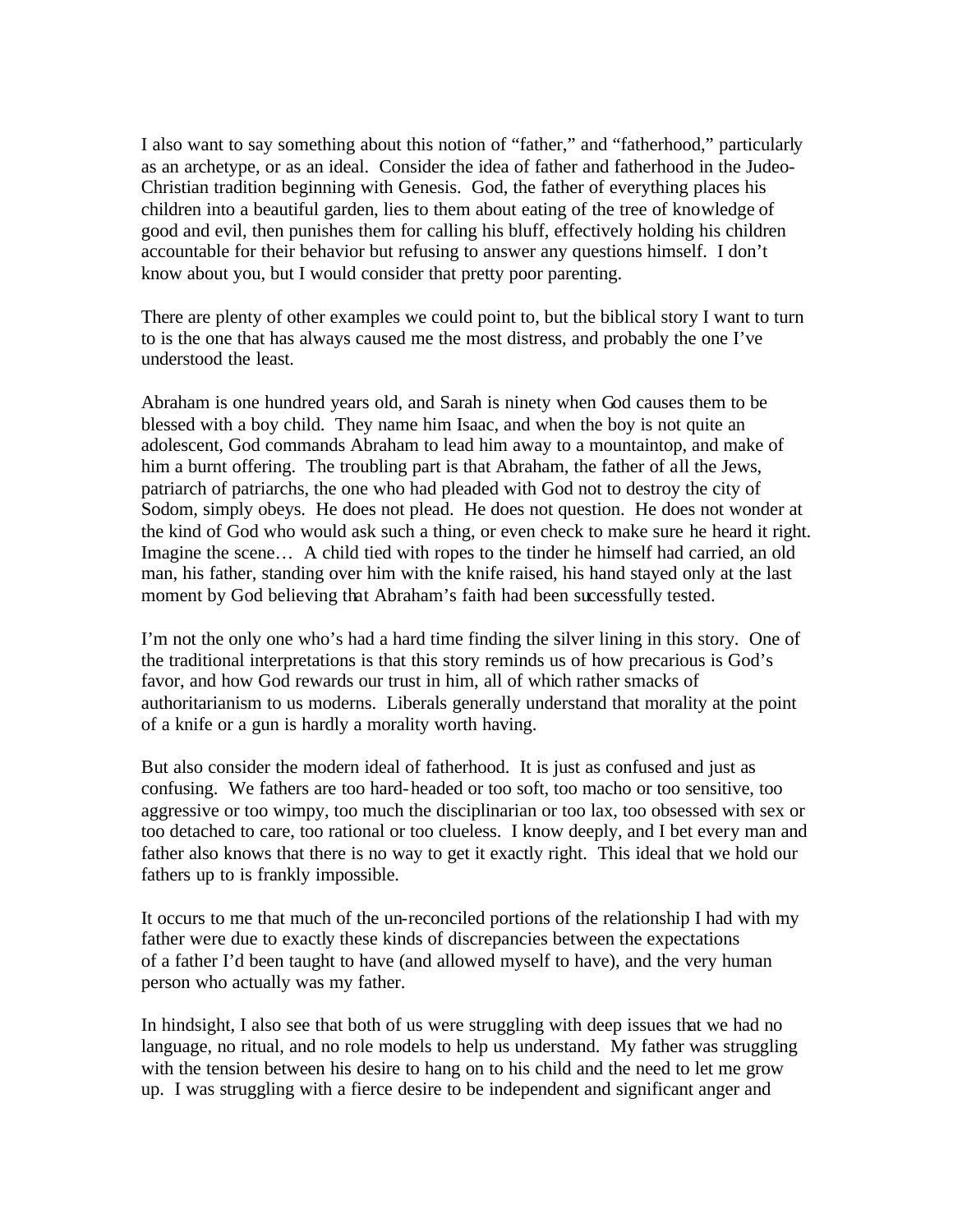denial that I wasn't yet ready. All of this was complicated by an extended family dynamic that put enormous pressure on both of us.

Back on the mountaintop with Abraham and Isaac, in one way or another, we have all been Isaac. Scott Turow has written of this story: *"…the bible does not record Isaac's responses. We do not know if he, like Jesus, asked, "Father, why have you forsaken me?" We do not know if he begged, the way most of us would, for his life. We know only that he obeyed. That he was a child. That because he knew nothing else, he did as his father required. We know he allowed himself to be bound with rope. We know he let his father lay him on the altar of pyramided firewood which together they had raised to God. We know he watched his father on the mountaintop raise the gleaming knife above his breastbone. We know he was a child, the son of a man with a Big Idea, who in his longing and confusion, even in his final instants, could only look to his father with that eternal if foundering hope for love."*

For better or worse, there was a time when we, as children, in all our floundering pride and our desperate need for individuation were dependent on these men, whoever they were or are, with all of their floundering pride, Big Ideas, and bumbling humanity.

There came a time, back in those days of therapy and searching when I became convinced that what needed to happen with my father was one of those have-it-all-out conversations. It seemed important that I tell him all the ways he let me down, all the ways I had sabotaged our relationship, all the things I had gotten away with when he wasn't paying attention (and secretly wished he had called me to account for), all the anger I had for all the things he'd done or not done. I planned it meticulously. I knew just the kind of moment I was waiting for. I knew just how I was going to warm him up. I knew just how I was going to phrase things so I'd be most likely to get him to participate and least likely to put him on the defensive. I even practiced with my therapist. Then I tried it.

It was an absolute disaster. And it was a complete success. Beginning with the skill of a surgeon, and later with almost desperate bluntness, he deflected each and every attempt I made to talk about certain issues and events from the past. He changed the subject. He went off on tangents. He got us hopelessly bogged down in inconsequential details. He made it so much work to keep the conversation focused and moving that I just about lost my temper, which was just about the one and only thing that both of us knew would get me utterly dismissed as a lunatic. I don't know about you, but in my family, with our middle class, white collar habits and mores, no matter how disrespectful, dismissive, condescending, dysfunctional, snide, biting, or even downright mean anyone was to anyone else, what was always and invariably true and understood was that the first person to raise their voice instantly and automatically lost the argument! And so I was stuck between a rock and a hard place.

Eventually it became clear that my have-it-all-out conversation would never happen. More importantly, it became clear that it didn't matter.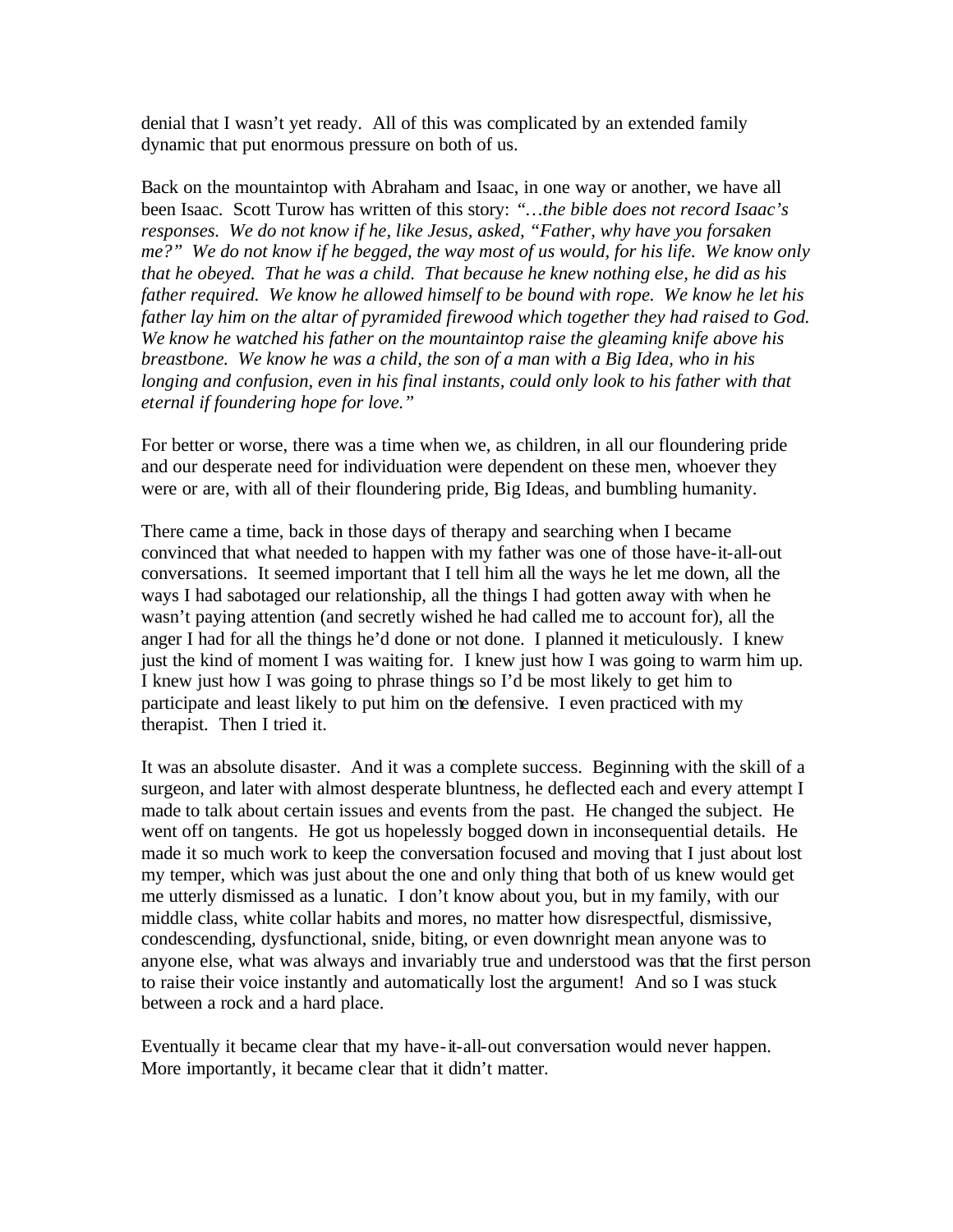It is a great spiritual truth that being in relationship with someone we love is much less about getting what we want out of it than it is about simply loving them.

At the end of the movie Smoke Signals, as the main character is throwing the cremated remains of his father into the rushing waters of a river, the narrators' voice speaks a poem by Dick Lourie.

How do we forgive our fathers? Maybe in a dream? Do we forgive our fathers for leaving us too often or forever when we were little? Maybe for scaring us with unexpected rage or making us nervous because there never seemed to be any rage there at all. Do we forgive our fathers for marrying or not marrying our mothers? For divorcing or not divorcing our mothers? And shall we forgive them for their excesses of warmth… or coldness? Shall we forgive them for pushing or leaning? Or shutting doors? Or speaking through walls? Or never speaking? Or never being silent? Will we forgive our fathers in our age… or in theirs? Or in their death? If we forgive our fathers, what is left?

The question haunts me to this day. If we forgive our fathers, what is left? Perhaps what is left is not our fathers, but simply the wonderfully fallible men whose wandering path through life coincided with ours, and the love, whatever form it has taken, that was and is between us. Perhaps what is left is the steady call of Life, beckoning us to grow up and take ownership and responsibility for ourselves, just as we'd always hoped our fathers would. Perhaps what is left is the mystery of who we are, without blame, without baggage, without rancor, without limits.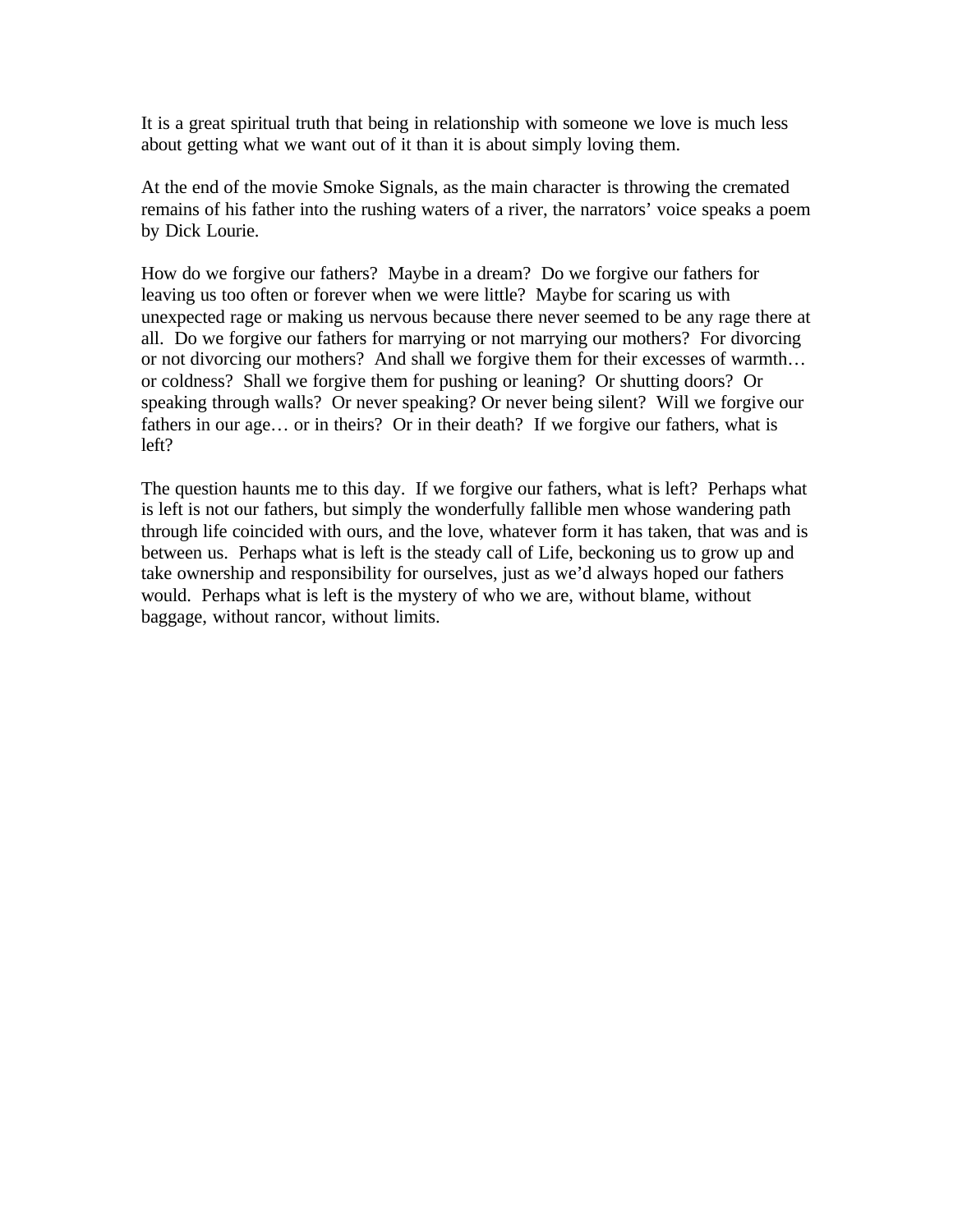#### **My Faith Home, my personal story for all ages**

*by Rev. Hope Johnson*

Hi, my name is Hope and I'm from the island of Jamaica in the Caribbean Sea. I grew up all over the world but always went back home to my island. I was raised Anglican which folks here in the United States, call Episcopalian. My twin sister Janice and I went to Sunday School every single Sunday no matter where we found ourselves. And we would get in trouble *every single Sunday*. Our Sunday School teachers didn't like the questions we asked each week when there was one thing or another that we did not understand.

"I don't understand the Trinity. If God is God why do we need to pray to Father, Son and Holy Ghost? But you said ghosts are *not* real. But I don't believe that the Devil is real. Where's Hell? But I do love Jesus, I just don't understand it the way you do. Now about this Virgin Birth…"

Each question we asked was answered with: "You can't ask that. Just because. It's in the Bible. The Bible is the word of God. You will understand one day but for now, you just can't ask that…"

One Sunday, we had had enough…so when our Dad came to pick us up from the classroom he found us crying and saying we would never, *never ever* go back to Sunday School. I remember that we went out for ice cream and our tears dried up real fast! Our Dad was so patient—he talked to us for days and days. He didn't get us to change our minds. No more Sunday School… no more. He tried to understand why we didn't want to go back to Sunday School. He reminded us that we would miss our friends. He reminded us that we would miss the stories. He reminded us that we would miss everything. Oh well, we had had enough. No more, no more…

Finally, Dad said. OK. No more Sunday School. NO MORE SUNDAY SCHOOL! Yeah!!! No more Sunday School!

Sunday morning came by, no Sunday School. Yeah!!!

The following week rolled by—Sunday morning came by again. NO SUNDAY SCHOOL!!! YEAH!!!

The third week, Dad woke us up early. Time to get up. We are going to visit another house of worship!!! What? Groan! Oh no! But he said, hurry, you'll love this and we believed him. I'm glad we did because our Dad had the brilliant idea of visiting several different houses of worship so that we would still have opportunities to explore our understanding of ourselves in relation to our world. We could choose a different house of worship each week. If we found something we liked we could stay as long as we wanted. We did that for a year. Once in a while we went to a service or school on a Saturday, or a Friday, but wherever we were, we went somewhere at least once a week.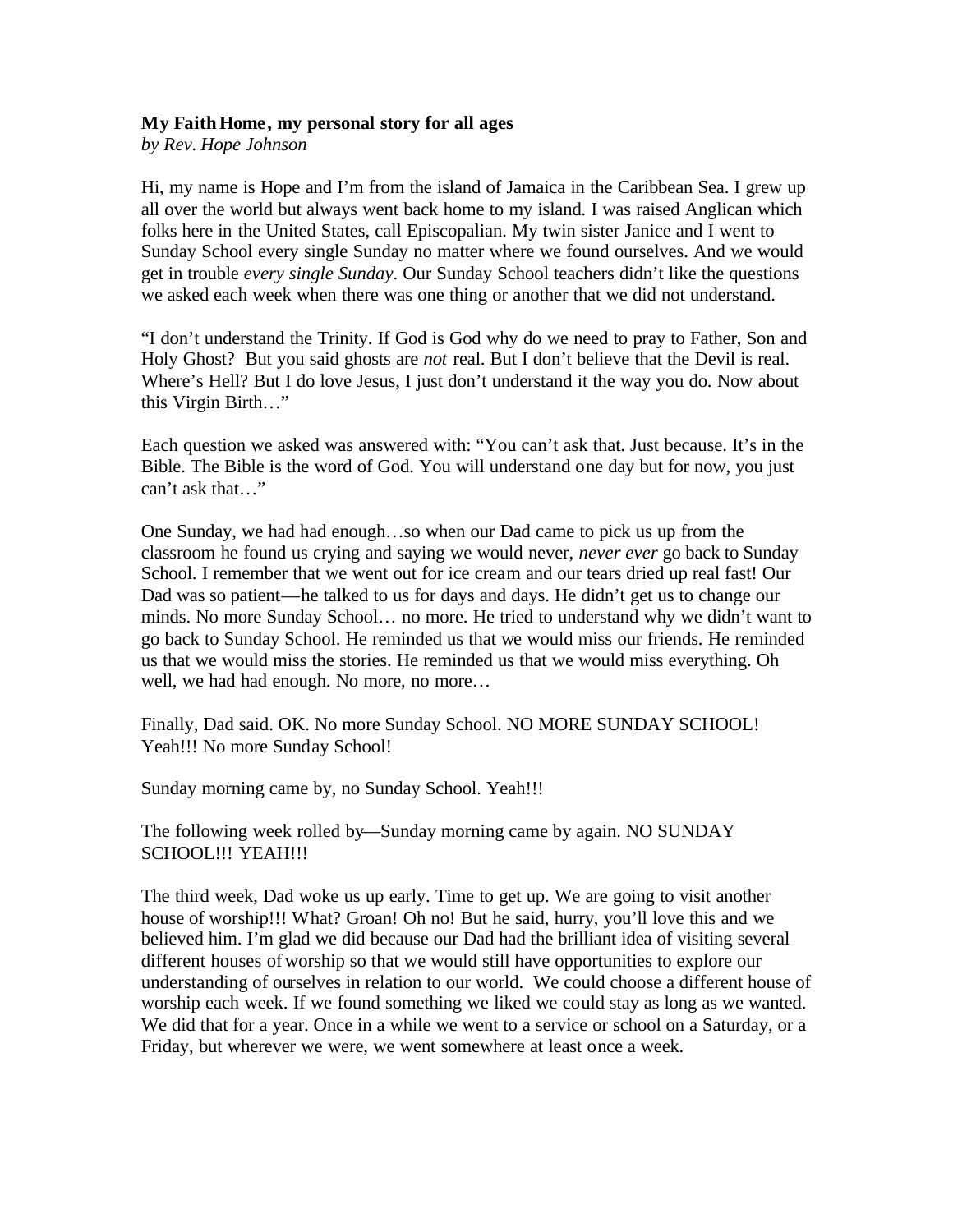Then we went to a weekday school that had a similar program. Our whole growing- up life was spent all over the world in United Nations Schools. And we visited all kinds of cool houses of worship—synagogues, temples, churches, places of gathe ring … everything.

And I realized that most of the religions, most of the houses of worship all did the same thing. They asked big questions: "Why are we born? What happens after we die? What does being a good person mean? What do good people do? How should we live? What responsibility do I have for others? And for my world? What difference should my life make?"

And I knew that I didn't really care to join an organized religion because my God was bigger than all of them even put together. So I planned to live like that all my life...

Until, I grew up and was talking to my Dad one day. And he wondered if I had ever looked at Unitarian Universalism. No, I said—what's Unitarian Universalism?

All those years of visiting different houses of worship and I had never heard of Unitarian Universalism. When I finally visited the Community Church of New York, my home church, for the first time, I walked into a sanctuary that had all kinds of religious banners all over the place. I felt comfortable, as if I had walked into my spiritual living room. I felt so "at home" that for the first time in my life I wanted to be a part of something. I became a Unitarian Universalist feeling as if I was a beautiful painting and had finally found the right frame for myself.

How could I have known that I would become an active member, a lay leader, and eventually, a Unitarian Universalist minister? If my Dad had not encouraged me to explore my world I would never have been open enough to explore all of the wonderful faith tradtions. If I had not explored my world, I would never have found a faith home of my own. And my sister found her faith home here too. And so did her daughter, Lehna.

My daughter Jova is growing up in this faith community and is now a youth leader. She has, through Unitarian Universalism, explored many faith communities. The other day she said "Mom, I'm so happy to be a UU. This is the only religion I know of where I'm not only encouraged to make this world a better place… it's the one place in my life where I am *expected* to make this world a better place for all!"

My Dad shared his values with me. I shared mine with Jova. And the beat goes on as we continue to share our family values with each other…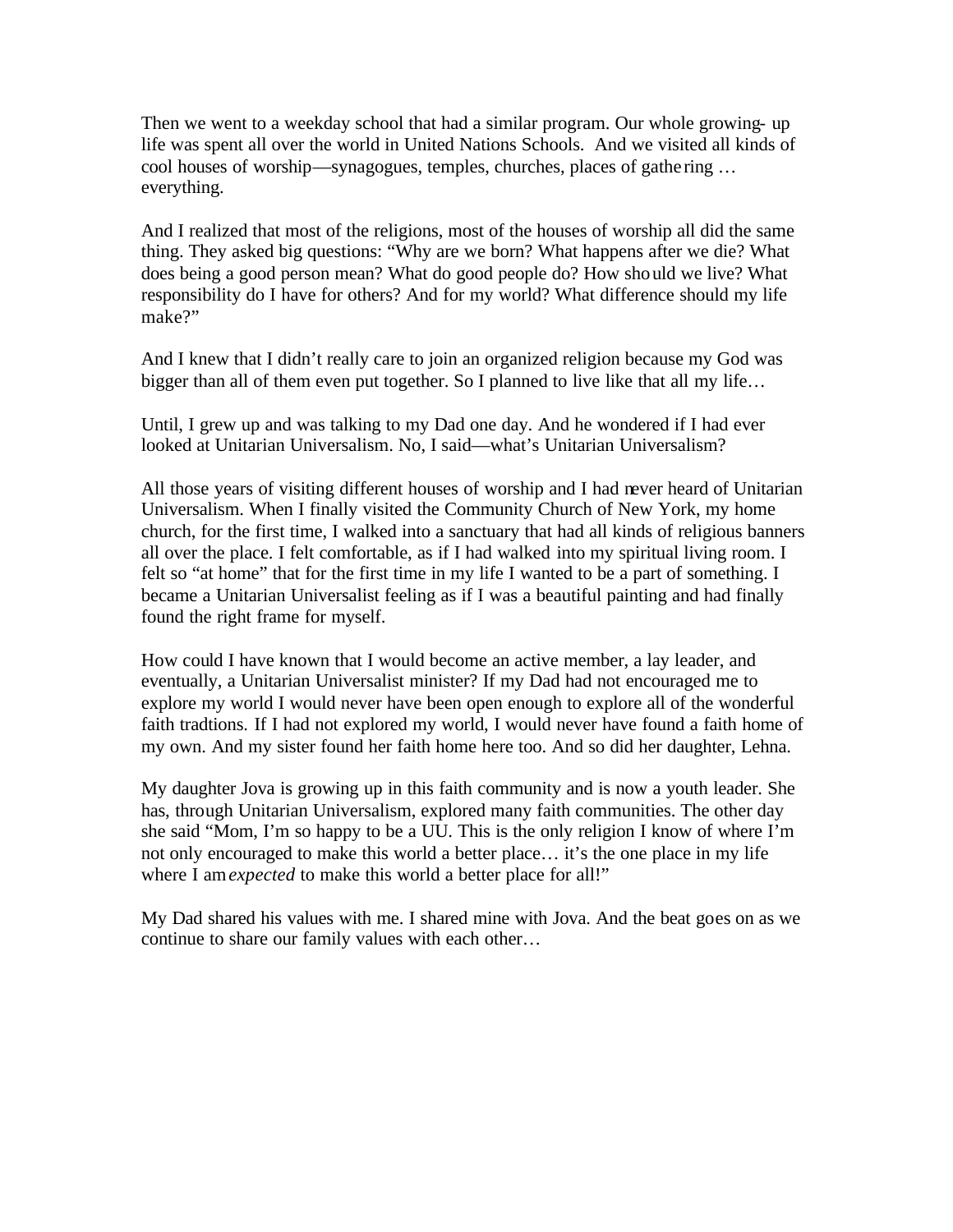Far Away During the Holiday Season *by Rev. Ginger Luke*

It was the first holiday season when I was separated from my daughter, Katherine. She was a sophomore in college and I was half a continent away. I called to see how she was doing and there was this sobbing voice at the other end of the phone.

"It's almost Christmas and I'm in an apartment for the first time and I don't have time to do anything—no cookies, no decorations, no gifts. I have papers and projects due and don't have time for anything. It doesn't feel like the holidays at all." "Didn't Grandmother give you some ornaments and lights so you could have a Christmas tree?"

"Yes, I have a box of handmade ornaments from Grandmother, but I DON'T HAVE TIME TO GET A TREE. I don't have a way to carry one and nothing to put it up on. I JUST DON'T HAVE TIME FOR THE HOLIDAYS AND IT IS MAKING ME SO SAD!"

"We'll just have to start Christmas on Christmas Eve when you get here. (She was planning to fly to my home in Maryland for Christmas.) Don't worry about presents. We'll work that out when you get here. Try to get some sleep. Remember I love you, honey."

"I love you, too. (sob, sob)."

After being sad for a little while and feeling so far away from my only child, thinking of her more as a little girl who I would like to just hold in my arms, I began creatively thinking. I called a nursery to see if they could deliver a tree. Not before my daughter would be flying out. I called a DRE friend in the city where my daughter lived. I asked her if she and her boys would be willing to pick up a Christmas tree and stand at a grocery store tree lot and deliver it to my daughter. She said they were on their way to the grocery story in fact and she would look in her basement because she thought they had an old Christmas tree stand.

About four hours later I got a call from my daughter. "How did you do that? How did you do that? A woman just knocked on my door and said, 'Are you Katherine Luke?' And when I nodded , she handed me this five foot Christmas tree in its stand and said, 'Merry Christmas.' And then she walked away. My friends can't believe it. I can't believe it. How did you do it?" (Happy sob, sob.)

"I have good UU friends. And sometimes our UU friends become part of our family. Merry Christmas, honey. See you soon."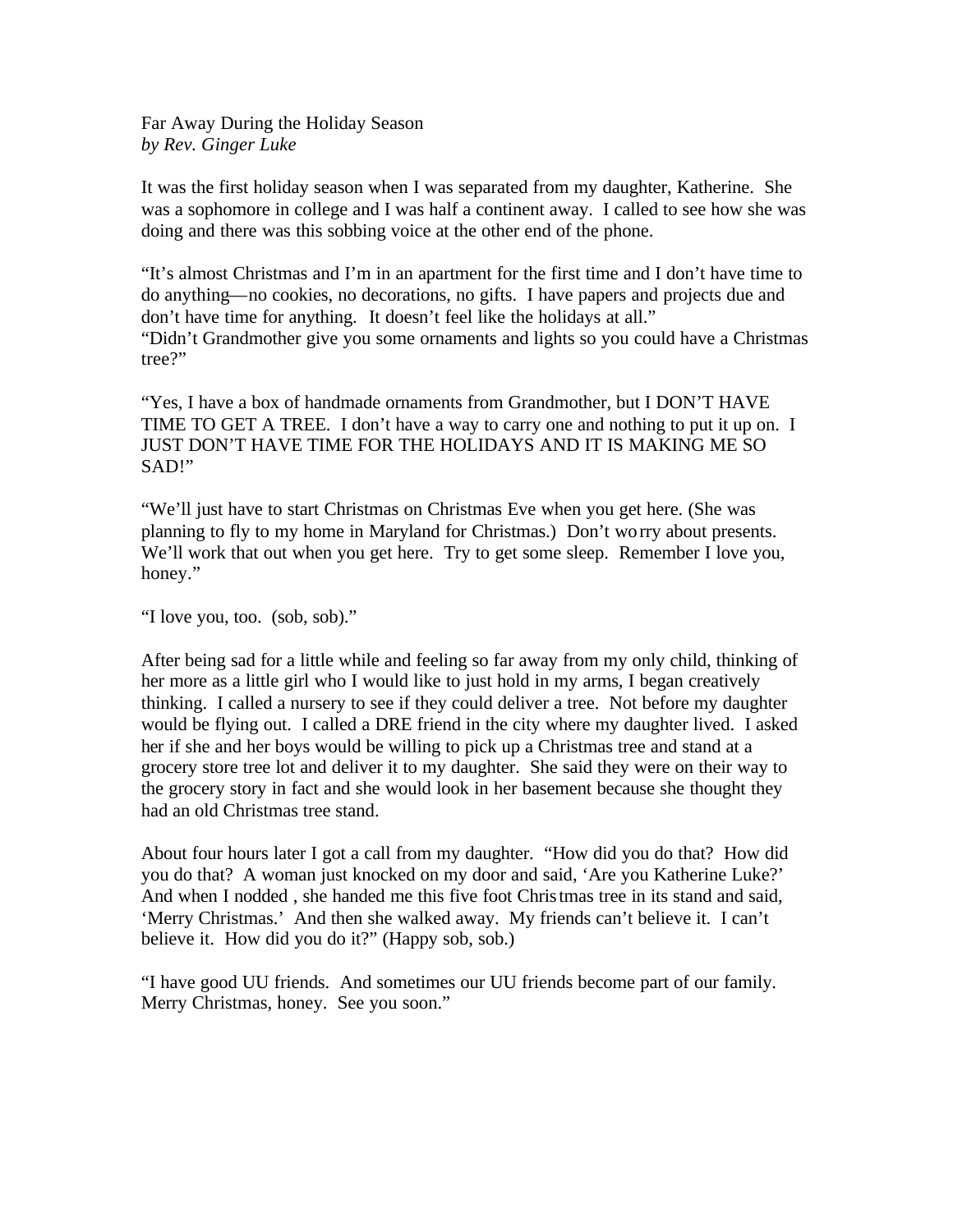### **A Family Values Story**

*by James M. Coomes*

Two values important to my family are inclusiveness and lifelong learning.

I am part of a multiracial family as I was transracially adopted as an infant. My parents have always made every attempt to live in integrated communities where diversity was not only respected but also encouraged. The conversation was always present about diversity and inclusiveness as well, with my parents making sure my brother and I understood that fate was not the reason we chose to live where we did. My parents were also not afraid of taking risks as long as the safety of our family was not in question.

Towards the end of  $6<sup>th</sup>$  grade, my father had an opportunity to do some work overseas. Some company employees chose to go alone while their family remained in the United States, others opted to move their family. The proposed move was to Saudi Arabia. The advantages of such a move were the opportunity to travel the world and learn about other cultures (not to mention an ongoing stable income for a single-income family). The disadvantages were that my parents really had no idea what to expect from the experience other than the fact that this was to clearly be a learning experience. When I was adopted, my parents wanted to provide a safe and loving home to a child that needed one, with the transracial adoption issue being secondary. They weren't entirely sure of what to expect for our family after adopting me. The move to Saudi Arabia was similar in that aspect.

As I mentioned, my parents chose to live in places that valued inclusiveness and were culturally diverse. Stepping off the plane in Saudi Arabia provided an experience like none before to my parents, my brother and me. My brother is biological to my parents who are all of European descent. I am African American. Entering the terminal, we all had the very surprising realization that, while there was diversity present, the majority of people waiting for their bags or standing at the curb searching for their loved ones in the crowd looked like me. It took some effort to locate those with fair complexions, and when they did, knowing nonverbal expressions of appreciation were exchanged. Watching my parents' faces, I became aware that the expressions they carried were similar to some of the expressions I had seen in the United States when two people of color among a sea of white faces identify with each other that they were not alone, but were few in number. My brother on the other hand was more engrossed in his toy robot than anything else.

The whole move was overwhelming, from navigating our way out of the airport, to the hotel we stayed in for a few weeks, to the home we moved into for our two-year stay in Saudi Arabia. The conversation started in the hotel of our awareness of how my parents and I had exchanged roles simply by taking an extended plane flight. I remember the conversations that we had those first two weeks acknowledging how strangely different everything was to us, the impacts of race, culture and diversity, and how we would continue to develop an understanding of inclusiveness and difference. The conversation continued, and over the next two years every continent and culture we visited became another chapter in an ongoing learning experience. The decisions my parents made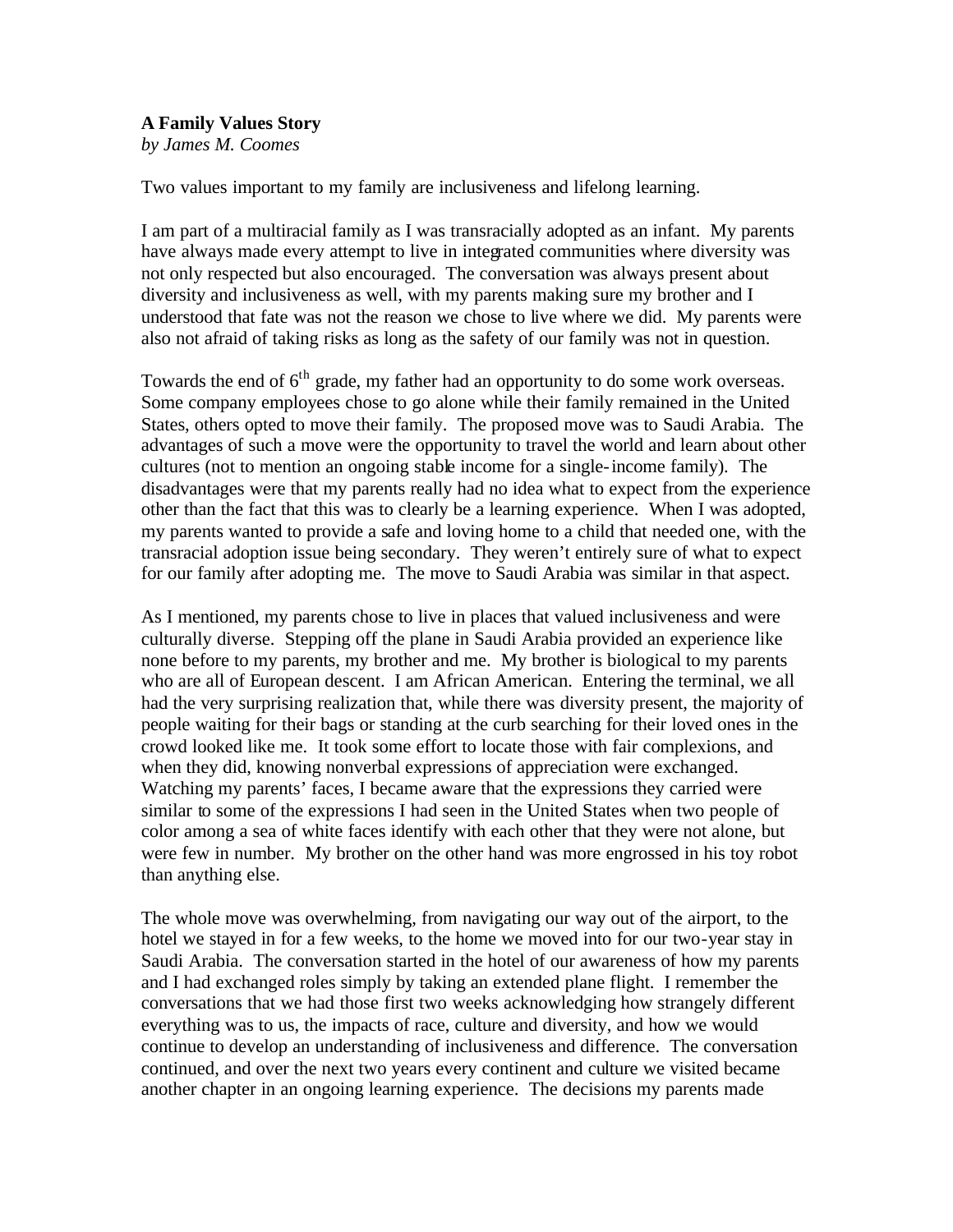throughout this part of my life are significant to my perspective of the world around me today. Although I may not have the same travel opportunities to drive home the message, these are values that I hope to share with my own children.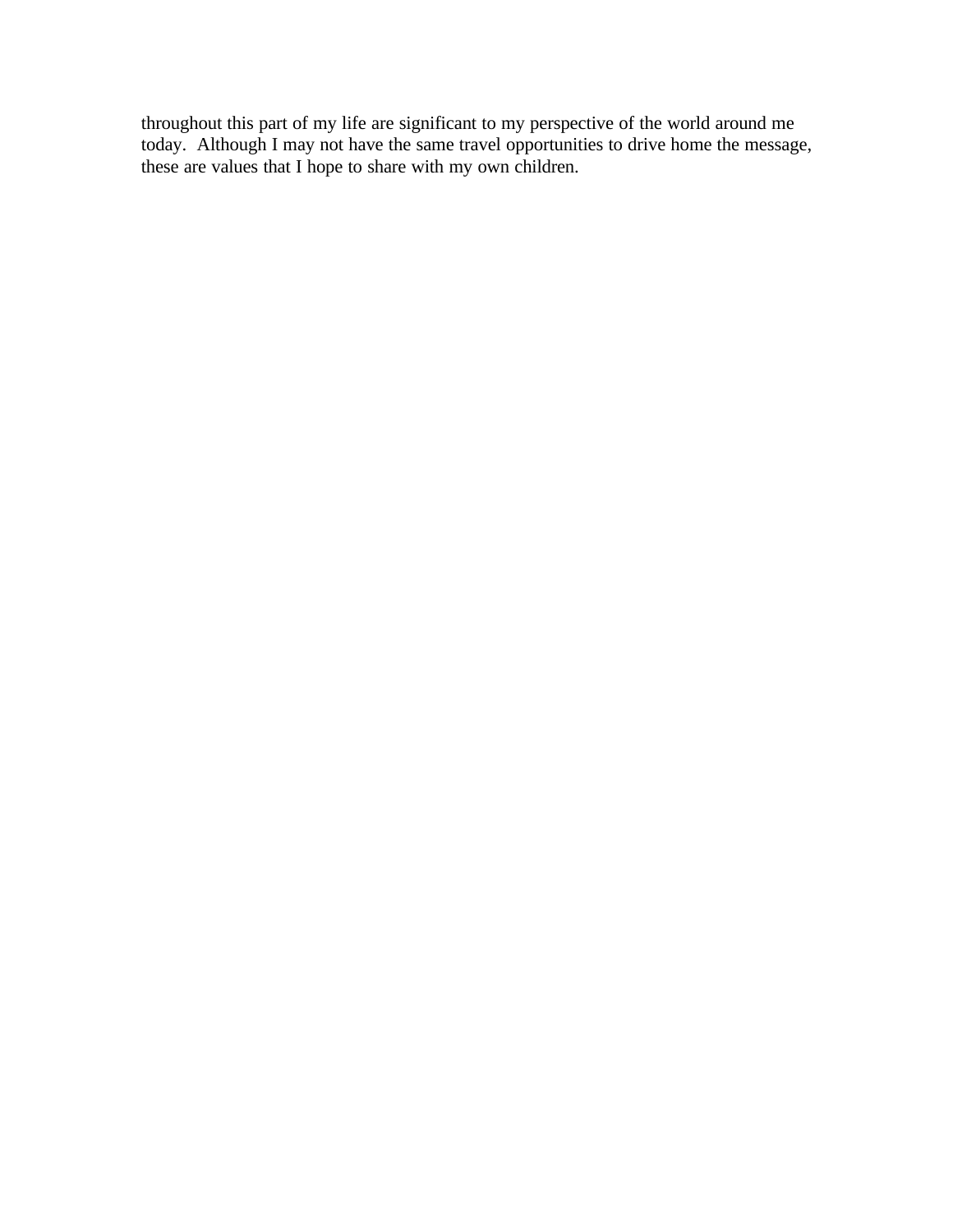#### **Making Grape Jelly With My Father**

*by Rev. Barbara Fast*

Before I knew about correct and fool proof recipes for making jelly by the experts, I spent late summer weekends picking berries and grapes from the hilly underbrush up at our family cottage by a lake. I pulled on long pants and high socks, and a hat, and a bandana over a turtleneck or collar up long sleeve shirt, and took my metal buckets and my father's hand, and went into the hills behind the house to pick grapes, blackberries, and raspberries.

It was a kind of homemade hazmat outfit intended to protect my skin from poison ivy, brambles and thorns that composed the thickets where berries and grapes loved to grow. It was obvious to my child eyes that berries and brambles lived together. Picking cost me only scratches which I would survive . . . the rest was free.

I remember being in the thick of a thicket not far from the flattened land where the car was parked. One car... remember the days of one car in the family?

I leaned in to reach for some berries...and then as my eyes got better, practiced at seeing what was before me all along, I spotted clusters of big shining berries under the limb. I negotiated my way closer; the more I found, the more would be found. It was exhilarating.

Before I studied recipes, I watched my father, cursing as he thrashed his way to a bright cluster behind a thorn bush. I watched him cooking the fruit, and smelled the mysterious blue scents that filled the kitchen and floated out the windows as I lay on the hammock. I watched him measuring the sugar, cooking and then testing, testing the juice, holding the spoon on its side, to see if it the hot syrup was ready to jell. And then he got eager when he was ready to pour it into the jars.

I saw the transformation of wild clusters of globed fleshly fruits into sweet dark clear jelly, bright and pungent and wild in its smoothness.

Now eating fresh wild grapes was a pleasure all its own. Shocking and filled with delight. A sweet and sour thrill. I would pop a clear slippery celadon center of the grape out of its skin and into my mouth, locating the pits with my tongue and placing them up between my teeth and gums as I chewed and swallowed the flesh. Then I would take a breath and spit the pits out onto the lawn. How uncivilized. What fun!

Dad would press the grapes and their pits and skins through this long funnel shaped sock stained a faded indigo. He would scrape the outsides of the sock, taking off the purple ooze that was clinging there and he would boil up the blue juice with sugar with a blue stained wooden spoon. Grandma had boiled up the jars; they stood on the clean towels, steaming in the air. She had the knowledge, and the basement was testament to her work.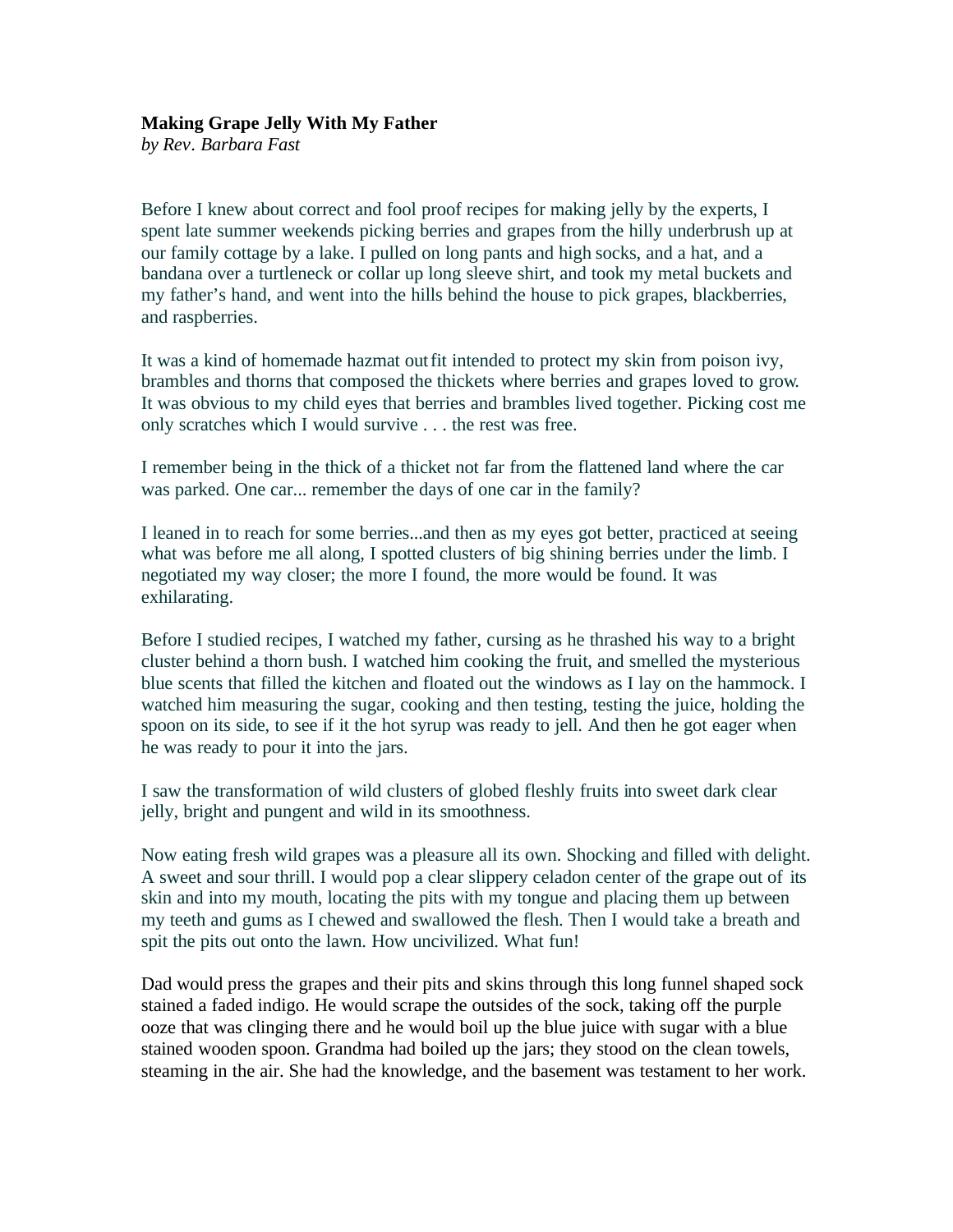Jars upon jars of peaches, blueberries, summer fruits from long ago that she She had put up with her Finnish sisters, years before.

*If I envy anyone it must be my grandmother . . . I will always remember how she poured confusion out, how she cooled and labeled all the wild sauces of the brimming year .*

--Mary Oliver, *Answers* from *New and Selected Poems*

In the end my lived experiences had at least as much if not more power than the fear of hell fire and memorized recipes I was taught in my religious education classes. On those weekends, I learned about nature, and such non-discriminating gifts of creation as tasty grapes, thorns, and thickets.

I learned my family's values.

I learned about human nature... Dad would make a mess. He would need help. He would lose patience. He would be expectant, playful, serious, totally engaged.

I learned about family relations, my membership, my value in my family.

I learned about the transformation of feelings, from mad to glad, from careful to carefree. I learned about my family's traditions and the importance of elders,

I learned about human creativity in the world.

We do change the world.

I can change the world.

We can choose to change it for good.

I can choose.

We can make jelly and still leave places wild.

I can make jelly with my father.

I learned about patience, making a mess, cleaning it up.

I learned about what mattered in my family:

I mattered, nature mattered, tradition mattered.

And I thought I was just learning how to make jelly!

And what else? I learned about happiness - enjoying life. It seemed to me that grown ups I knew didn't do that much. My father did not allow himself much happiness -

enjoyment. But when he made grape jelly, he enjoyed himself.

Maybe that was a message about his life and the price of living through depression and war. Maybe it was the message of his religion. How he heard it. Maybe it was his being a first generation immigrant. Poverty and war are powerful religious educators.

Oh, he had moments when the playful part came out. When he made grape jelly, Dad transformed the indigos of his worry and loss into a sweetness we could enjoy and taste. How much happiness do you allow yourself? Is being happy OK now? I realized since September 11 that making grape jelly helps me face my fears--and enjoy life. And to

think - I learned it back when I was a girl, making grape jelly with my father.

Making grape jelly is a way I have been pouring confusion out and filling some of this time with redemptive palpable healing joy. That tastes good!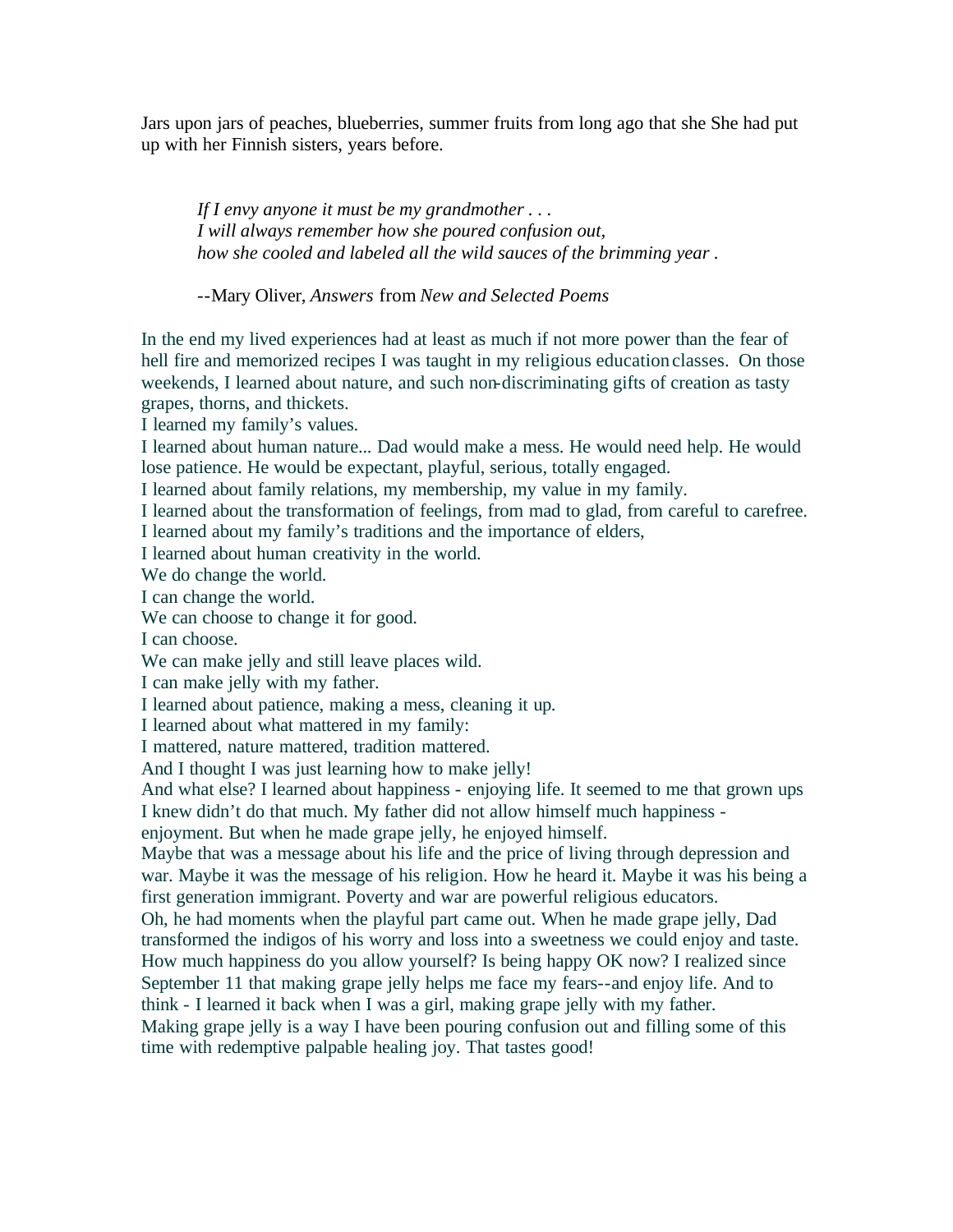#### **Hope** *by Rev. Keith Kron*

Hello. My name is Rev. Keith Kron. I am the Director of the Office of Bisexual, Gay, Lesbian, and Transgender Concerns for our Unitarian Universalist Association, and I am here to recruit you.

To recruit you to be alive in the world- to work to make a difference in the wider world.

I grew up a product of a mixed marriage. My father is from a blue state. My mother is from a red state. The first place I remember was Connecticut where my father lived. We went to a Congregational church where they had good doughnuts on Sunday morning and many of the kids in town went there. When I was eight we moved to Kentucky so my father could get his doctorate, and we went to Southern Baptist church, the denomination of my mother's childhood, in part because the Congregational church in Lexington was completely African-American, though I didn't know that until I was an adult. The Southern Baptist church turned conservative in the early 70's, as so many did, but my parents stayed. The church never quite made sense to me and we only ever had doughnuts once. So when I went to college at the University of Tennessee, I vowed never to step into a church again.

Therapy would change that.

As I was coming out in my first year of teaching school, I sought a therapist. His suggestion on the first day I met him was, "Well, you should go and check out the Unitarian Universalist church. They're a little different from most places here in Lexington." A month later, at a gay bar for only the third time in my life, a guy at the bar said, "You talk like a friend of mine—a little different from most folks. Let me introduce you. His name is Charlie Kast. He's the minister of the Unitarian church here in town."

Meeting Charlie was totally cool. He was having a beer and was just a regular guy talking to me about baseball, being gay, religion, life. And what made it cooler was that he was out on a Saturday night and had to preach the next morning. I was so impressed that I told him I would show up at church the next morning. He nodded, but as he told me later, he was sure I wouldn't show.

I did. The church was celebrating its  $35<sup>th</sup>$  anniversary. Charlie talked about the history of the church, being a voice for liberal religion in Lexington, and the service ended with everyone getting up and going outside and forming a circle around the building—where, on cue, we gave the building a hug. We'd never done that in the Southern Baptist church. It was awesome. The guy who stood next to me talked to me for a bit afterwards and I vowed to come back.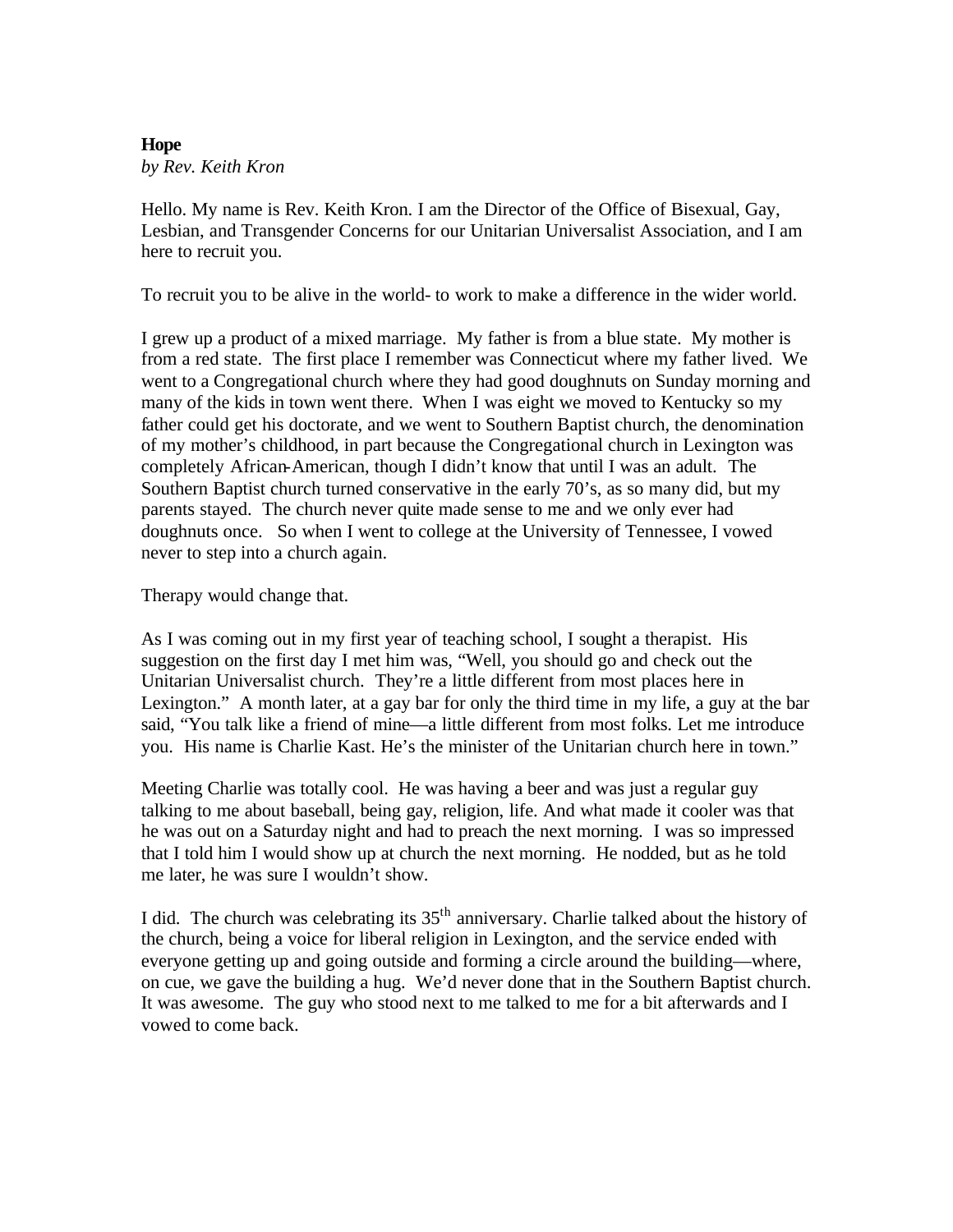The next week when I did show up the service was about abortion. A woman who had had one told her story. Charlie offered his thoughts on the subject, though he didn't have an answer. I was impressed that he didn't.

During the service in the old blue hymnal, we were asked to take a pen, if we want ed to, to make the text of the hymn we were singing gender-neutral. As a 23-year old former Southern Baptist I was smitten. Change was possible.

Two weeks later, during spring vacation, I signed the membership book and made a pledge.

Less than a year after I had joined the church, someone asked me when I was going to seminary. I had already been recruited to teach *About Your Sexuality* to the junior high, to join the worship committee and to lead a district workshop. I was 24.

We all have our hopes and dreams. And we have sources for our hopes.

Having lived in a red state I thought about the need for fundamentalism where there was a lot of it.

My mother's parents, part of that poor white contingent who knew their place, lived in the Appalachian hills of Tennessee. Their people, my people, went back several hundred years in the area. My grandfather never learned to read and could sign his name only with an X. As a child, I would ask him to read me a story and he would say he couldn't find his glasses or something like that, and then would find my grandmother who would come and read to me and my sister.

Grandma was one of those people you just love. She had the reddest hair you ever saw, a playful laugh that made you feel good, and made a beef stew I begged for every time we visited. If she was the biggest fan in my fan club, then it was only fair that I was her biggest fan.

In large part because of her, I went to school at the University of Tennessee, some 30 minutes away and would visit on weekends. She could get me to go to church— Andersonville Baptist Church, though not as often as she would like.

I still remember the Sunday when I went with her. The preacher, not yet 30, in the middle of the sermon, yelled at a couple of congregants that they were falling asleep and needed to wake up and hear the Lord's message or they would face the wrath of God. My grandmother later said over lunch that she was glad she hadn't been sleepy but that she thought the preacher had done right. I didn't think it was right at all, but I kept my mouth shut. I knew my place.

Some months later, I was visiting them and didn't go to church. My grandmother, over Sunday dinner- which in the South is lunch-told me the story of a young man who died suddenly who was a good person who hadn't been saved. The mother of this young man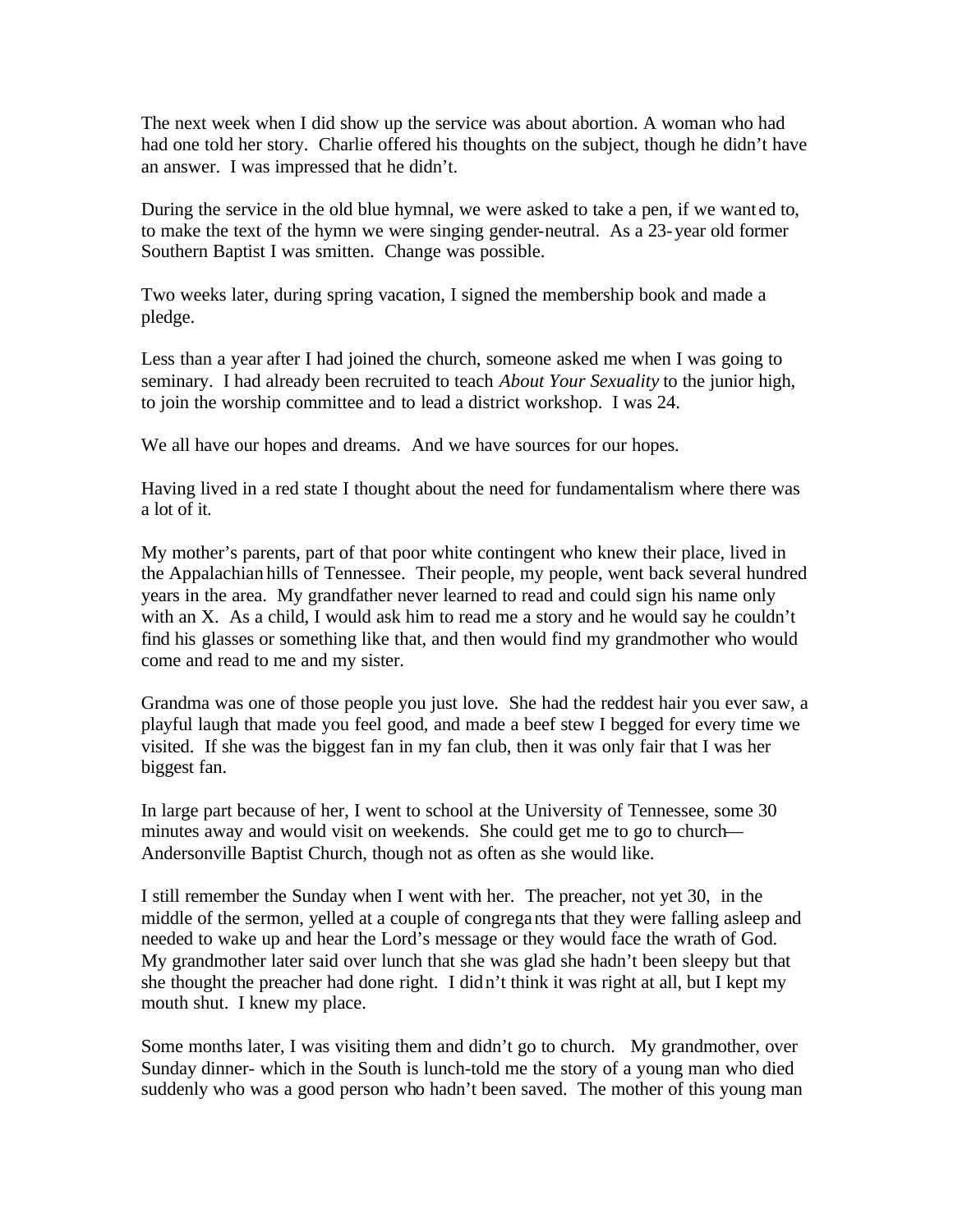asked the preacher if he could still go to heaven anyway. No, he replied, he hadn't accepted Jesus as his Savior. So he wouldn't be in heaven. My grandmother concluded diplomatically that this was what the preacher's sermon had made her think about and worry about this morning. And then she heaped on more mashed potatoes to my plate. Not in my lifetime had mashed potatoes been heaped with so much hope.

Curiously, I was more touched by this than anything else. I knew this was her way of saying she cared about me, that she loved me—or one way. She was actually very good at saying it in many ways.

But I was the 8-year-old child who one night had asked his mother, "If you had never heard of Jesus because you were born in Vietnam, then how could you go to hell?"

 My mother didn't have an answer for that one, and she said, to her disappointment, perhaps the most profound theological statement that could be made. She replied, "I don't know."

So my grandmother's story from my blue state identity made no sense to me. But from my red state identity I knew what my grandmother was saying, that she wanted me to be saved now as opposed to later, that she loved me, and I showed her respect by listening and not talking back.

Every morning at breakfast, we would stop before eating and she would read a passage from the Bible, usually from the writings of Paul or one of the Gospels.

#### *A dream is the bearer of a new possibility, an enlarged horizon, the great hope.*

This quote is from theologian Howard Thurman. Howard Thurman was the man who met with Gandhi, learned nonviolence, and taught Dr. Martin Luther King, Jr. much about ministry and social change. Thurman's grandmother was a slave in the South and she asked him to read the Bible every day—except for the passages of Paul. As a teenager, he was fascinated by this and asked her why she didn't want to hear Paul. His grandmother replied that Paul is what the plantation owner, her slave master, preached from, often citing the passage that told slaves to be obedient to their masters. She vowed if freedom ever came and if she ever learned to read, she would not read that part of the Bible.

Both she and my grandmother struggled with their place in the world. Thurman's grandmother loved the liberation stories of the Bible, but refused to listen to the oppressive parts. My grandmother loved the Bible too, and struggled with knowing her place in the world. Unlike so many women of her generation, she was a college graduate, a teacher—married to a man who hadn't made it past third grade and couldn't read. I often think one of the reasons she never learned to drive was to give my grandfather more authority—to feel more reconciled with her "appropriate place."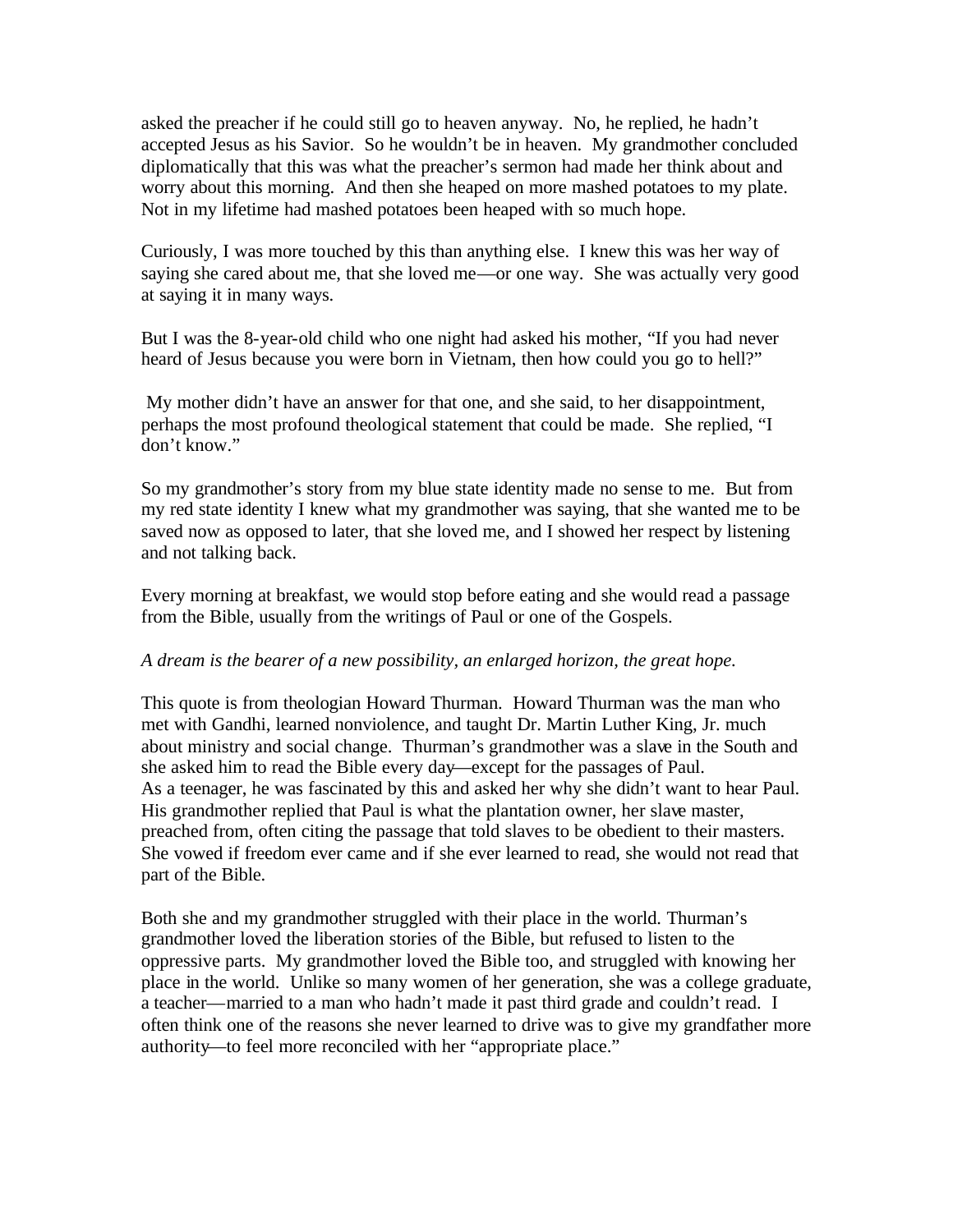Linguist, author, and Cal-Berkeley professor, George Lakoff talks about the different mind sets of the folks on the right and the folks on the left. The right has this image of a Strict Father figure who is in charge of the family. The left has a Nurturing Parent model of the world. And these models seep throughout all of their political positions. The plus of the Strict Father figure is that everyone knows their place—my grandmother, at least aloud, preferred this model. The plus of the Nurturing Parent figure is that everyone, in theory, can make their own place. Howard Thurman learned this, at least indirectly, from his grandmother. But these places are sources of hope for folks on the right and left now.

Listen to the arguments of the folks on the right and you will hear the hope in the arguments about order, place, and honor. Listen to the arguments of the folks on the left and you will hear hope in the arguments for equality, justice, and compassion. We hear a lot now from the folks on the right. And I am here tonight to recruit you to have your voice be heard.

Three months ago, I returned to Statesboro, Georgia, a rural college town two hours east of Valdosta, a place where I had done my ministerial internship.

Upon arrival, I was told that a longtime member of the congregation, a wonderful woman named Happy, was in Hospice care. Members of the congregation were looking in on her and helping her, of course. Several had asked her if they could drive her to church that Sunday but she didn't feel she had the strength. But someone did ask if it was okay if I came by for a visit. She said she would be delighted.

After preaching I stopped by. We reminisced for a while and she asked about my work. She said she had read about the Georgia congregations wrapping the rainbow ribbon around their buildings. One of the other women said they had talked about doing this at the fellowship, but were afraid that taking a stand on gay marriage would be seen as too radical. Happy gathered her strength and said with conviction, "This isn't about gay marriage. This is about being the liberal voice of religion in Southern Georgia. We should have done this because we can be the religious voice. This is about providing hope for those who need it."

She reminded me of my grandmother's preacher in that moment, exhorting in her own way, for her friends, her congregation, to wake up.

She died three weeks later, and we lost a voice of the spirit.

I learned in seminary what my mother taught me many years ago: *I don't know* is an answer. I do know that what Unitarian Universalism offers is not security through hypnosis. We offer security through authenticity, ambiguity, and knowing that we are not alone, that we need each other. It is a tougher sell. And I am here to recruit you to help sell it.

Be a voice of the spirit. Be the voice of liberal religion. Be a source of hope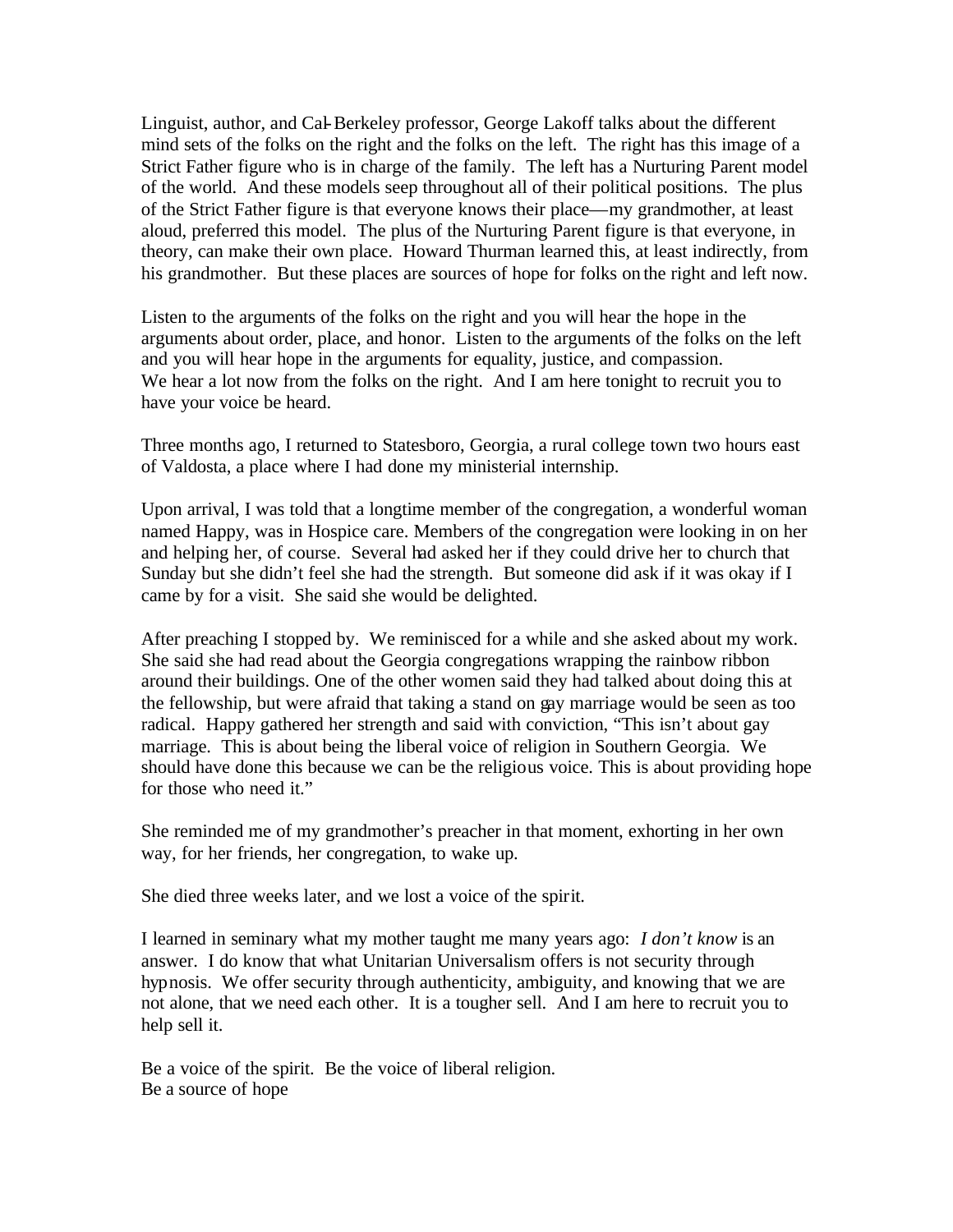#### . **Your Children Are Your Practice**

*by Rev. Lisa Ward*

The other morning I watched myself help the children get ready for school. It followed the pattern of a fairly common day. Before the bus arrival, last minute needs inevitably come up and while I'm seeking that due library book or lost belt that goes with the outfit, I have another gear of thought working, vowing once again to get this routine down, get it all ready the night before, organize ways to train the kids to remember where they put things, finally create that routine that comforts rather than frazzles. At the same time I exhale slowly to bring myself back to the moment and the task at hand, forgiving the flurry and myself in the flurry, getting it done in time and without too much tension.

Deep breath to let go of expectation and another to enter in the moment. Perfection is not mine this morning. Oh well. Maybe tomorrow. Better yet, maybe never, for life gives us the gift of being more than we can control so that we can find our essential selves within the mix. Striving for perfection won't get me there, claiming wholeness in the chaos will. We must, in fact, sacrifice perfection for wholeness.

The kids....only two of them...leave the house, giving me a moment to watch them unawares as they walk down the driveway entering their new day. I marvel that any of this is happening at all. Who are these beings becoming in my presence as I in theirs? What will they encounter? How will I respond? Then back to getting ready for work, reviewing the day's schedule juggle with my partner, and for a moment or two, checkingin. A pile of dishes will have to be done later by one of us and a dream of routine will have to be assembled bit by bit in-between the immediate tasks of the day already full.

I am a working parent who wants to know moments of inner calm and come across days when I feel fully and joyfully alive. I aspire to days whose theme is not simply to get through them but to actually dwell in them, be spiritually aware. In my work as a minister and in my life as a friend to many parents, I know I am not alone in this aspiration. More often than not, parents choose to put off cultivating their depth of being by focusing solely on the needs of their children. Some of us make the false choice of postponing our own peace of mind until "life slows down." Others of us let the chaos of natural life provide an excuse away from deeper work, pointing to any of the many distractions and obstacles in our daily lives. Thus there are many parents in this culture striving to foster healthy homes while harried, undernourished, lost , confused, tired and lonely.

Add this culture's propensity to blame the parents for the ills of society and it's a wonder any of us feel worthy to get out of bed in the morning. This does not have to be. We can honor our responsibilities, nurture others and include ourselves in the midst of it. Within the extraordinary task of tending the evolution of our species as we care for the children in our lives, there is potential for our own emergence. It is possible to find wholeness in the chaos. We must become everyday mystics, because most of us cannot stop the routines of our daily lives to get on with the truth of our lives. And this work of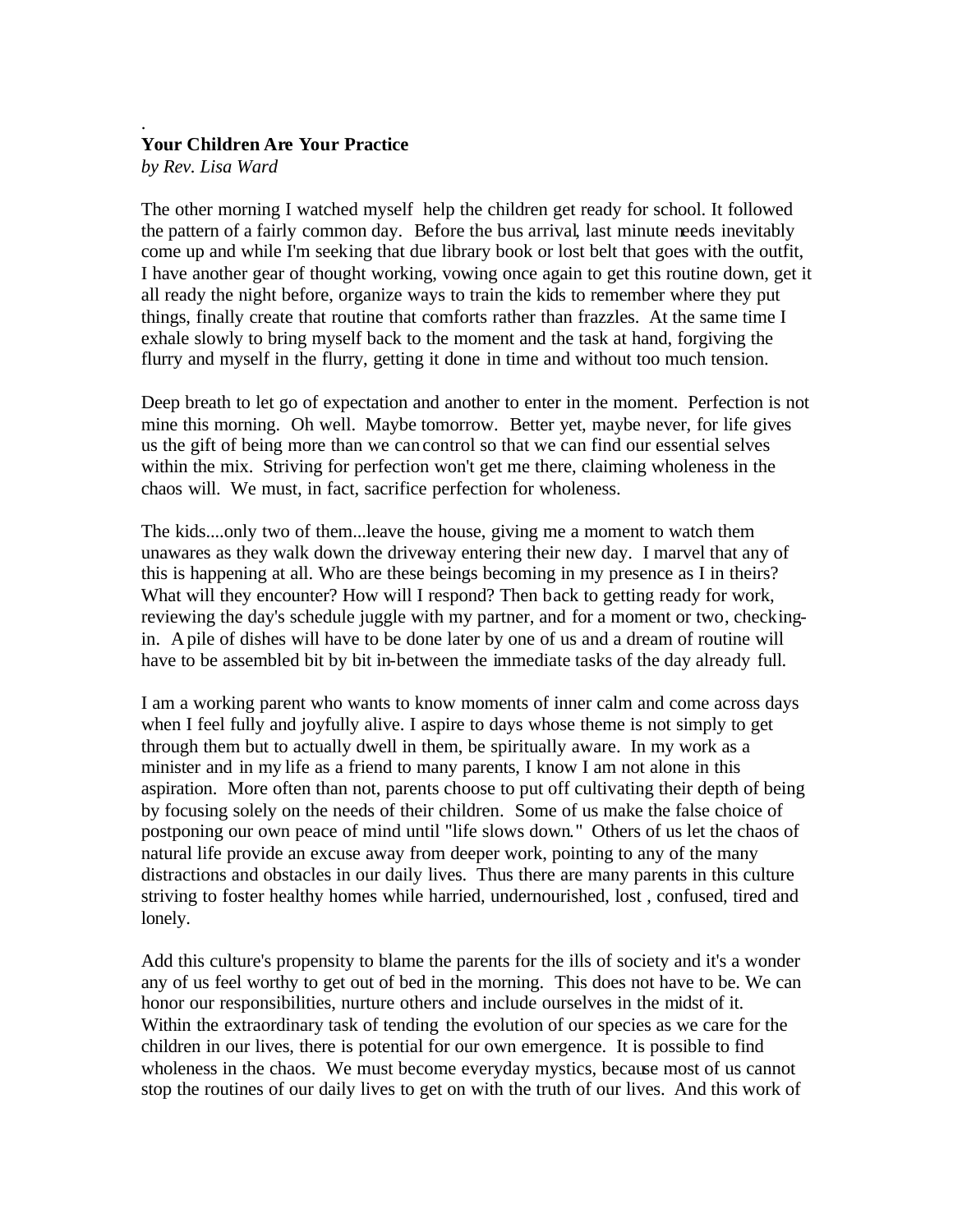honoring our truth within is becoming more and more essential as we dwell in a tumultuous, anxious world losing sight of its beauty in deference to its obsession with fear and control.

"Parenting need not be a burden," writes William Martin, "one more thing you have to do and don't do well enough. Instead consider your failures, your sorrows, your illnesses, and your difficulties as your primary teaching opportunities."

The title of this sermon emerged from two different conversations I had -- a full year apart -- about the juggle of parenthood and spirituality. The first conversation was with an esoteric Buddhist. I was offering the obstacle of parenting in a discussion about deepening my spiritual practice. I spoke of how I feel a need to pay attention to worldly events in order to guide and abide with my children who were navigating the world. You know ...."The teapot is not really the teapot, or not really there but an extension of your mind" won't help when my child needs to learn that tea is hot (for example) His reply, after several weeks of meditation, was, "your children are your practice."

A year later I was discussing with a professor of religion the challenge of parenting amidst my need to deepen spiritually. He, without knowing of my previous conversation, described a Buddhist monastery that does not accept aspirants – those who want to follow a strict regimen within the monastery – who are in the midst of parenting young children. The reply to these aspirants is: "your children are your practice."

When we are devoting much of our focus and resources on nurturing our children, we are dwelling deep in interdependence. Our lives are radically relational, cause and effect is a constant consideration, influence and teaching opportunities a daily project, interpreting life in relation a primary task. Within all of this, a sense of self needs to be maintained if we are to navigate parenting while we grow in heart and mind.

There is a pressure in our culture to produce, to prove our worth by doing something noticeable, by creating a measurable effect: something that can be counted, something that can be bought, something that out does another, something that makes its mark in the world.

When parenting, and still especially for mothers, our priorities take us "out of the loop" of much of culture's preoccupation with measurable success. Meetings cannot be as easily attended and the 24-7 lifestyle that nearly mandates this kind of success cannot be maintained when the nurturing of a child is a priority. Too many times we begin to think of our children as products of our success and we focus the claiming of our lives in the living of theirs. When this happens we have lost our way. We not only disrespect our inherent worth, we entrap our children in a poor reflection of ourselves.

"Detach yourself from the seeming successes and failures of your children." writes William Martin, "By doing so you can become able to be one with them at all times. You do not live your life through your children. Therefore they are free to find their own fulfillment."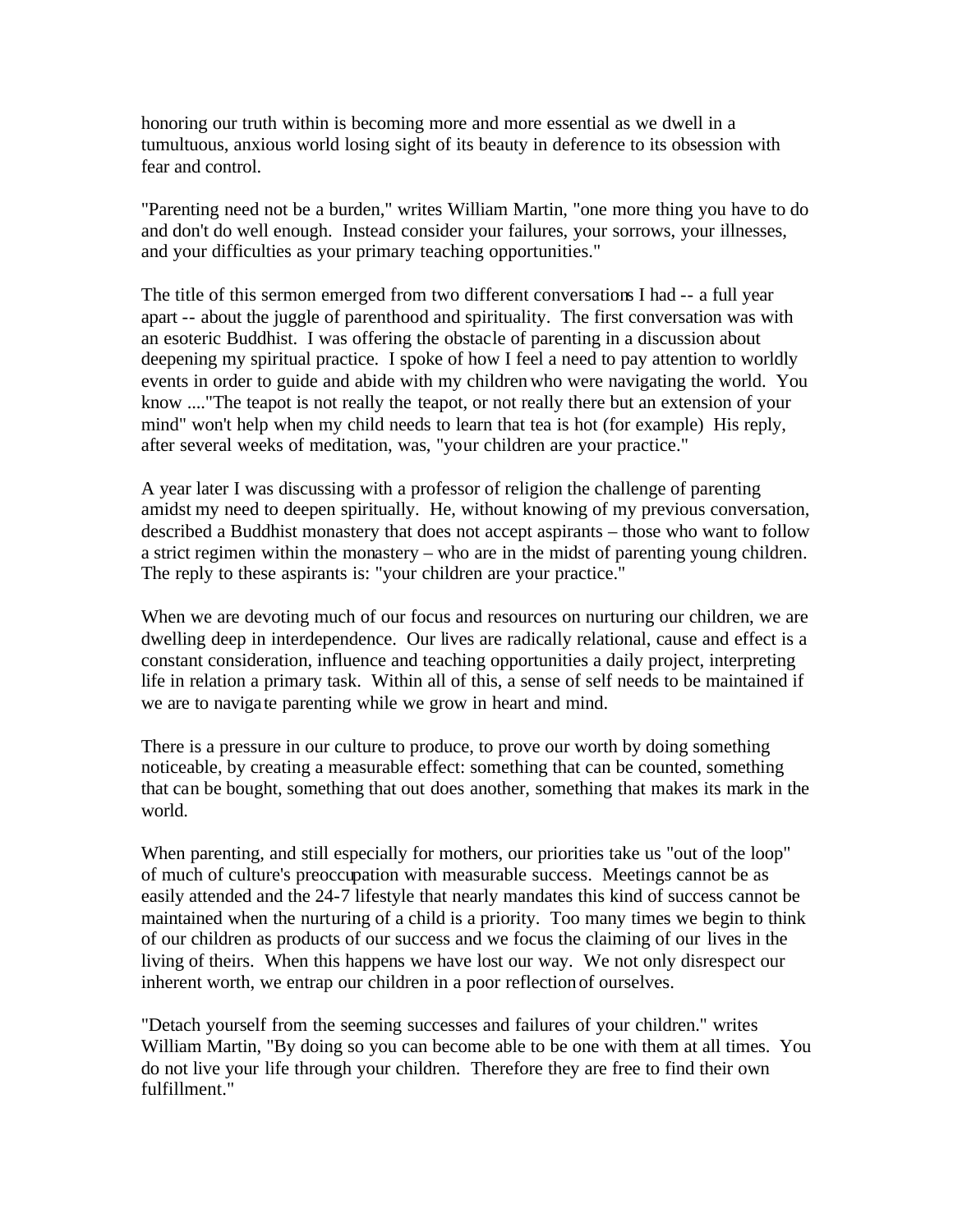Regarding our children as our spiritual practice does not mean using them for our ends. It means embracing the role, the relationship and the response-ability as our present lessons for life. We engage our wisdom and awareness toward what is before us and we welcome the unpredictable, ever changing context of our lives. The chaos that children bring invite us to steady our sense of self and find our footing. We are echoed, challenged, mimicked, defied, sought after and sent packing. We are put on pedestals and used as furniture, we are intensely visible and not even there. This is all the stuff we need to practice acceptance, forgiveness, gratitude, creativity and trust. This is all the stuff we need to enter life fully. That is, if we create the time.

I want to lift up that all of this is easier said than done. I aspire to what I speak of and surely have not yet fully arrived. It is also important to acknowledge that difficulties and challenges vary greatly within each household and family life. One of the easiest traps we fall into is to chart our course by comparisons, feeling less worthy than another from what we observe, or envious of another's situation, or defensive about our own choices. We may feel misunderstood or under appreciated or so much more together than another. None of this is the true work that will get us to that sense of home. No comparisons will ground us in our true being. We are each unique. And so are our children. We get to live that lesson every day. For some it is a tough road, for others an easy way to joy, for all it offers a deepening of spirit if we but let it.

There are some basic aspects to all spiritual practice. The three I will touch on today are a measure of devotion or dedication, an integrity of self, and gratitude.

It begins with gratitude, the claim that life is good. This does take training: a self discipline of appreciation. It does not mean disregarding obstacles, or dysfunctions, or immaturity, or unhealthy paths. As parents, we do not have to love the splatter of thrown food on our walls or the slammed door in our face or the mistreatment of siblings. But we can be helped in our work, calmer in our fielding of events, when we have exercised our awareness of the good in life. Then no event is too large for us to monitor and no moment devoid of worth.

This doesn't mean avoiding the challenge before us by thinking of something else that is better or more appealing. It means claiming awe and wonder as a daily routine so that we begin to trust the worth of whatever comes our way. In this way we create a positive relationship to life and we begin to make choices that nurture that relationship.

The children in our lives naturally encourage wonder. They stretch our sense of being. They are in our lives for one thing, which is beyond our individual ability, and they have personalities of their own which are familiar yet different from what we've experienced before.

I remember as a teenager I was holding an infant at a friend's house. It was close to sunset, though I had not noticed, yet not until this pre-verbal being in my arms pointed to the horizon. I followed the cue and saw a glorious setting of the sun. The colors in the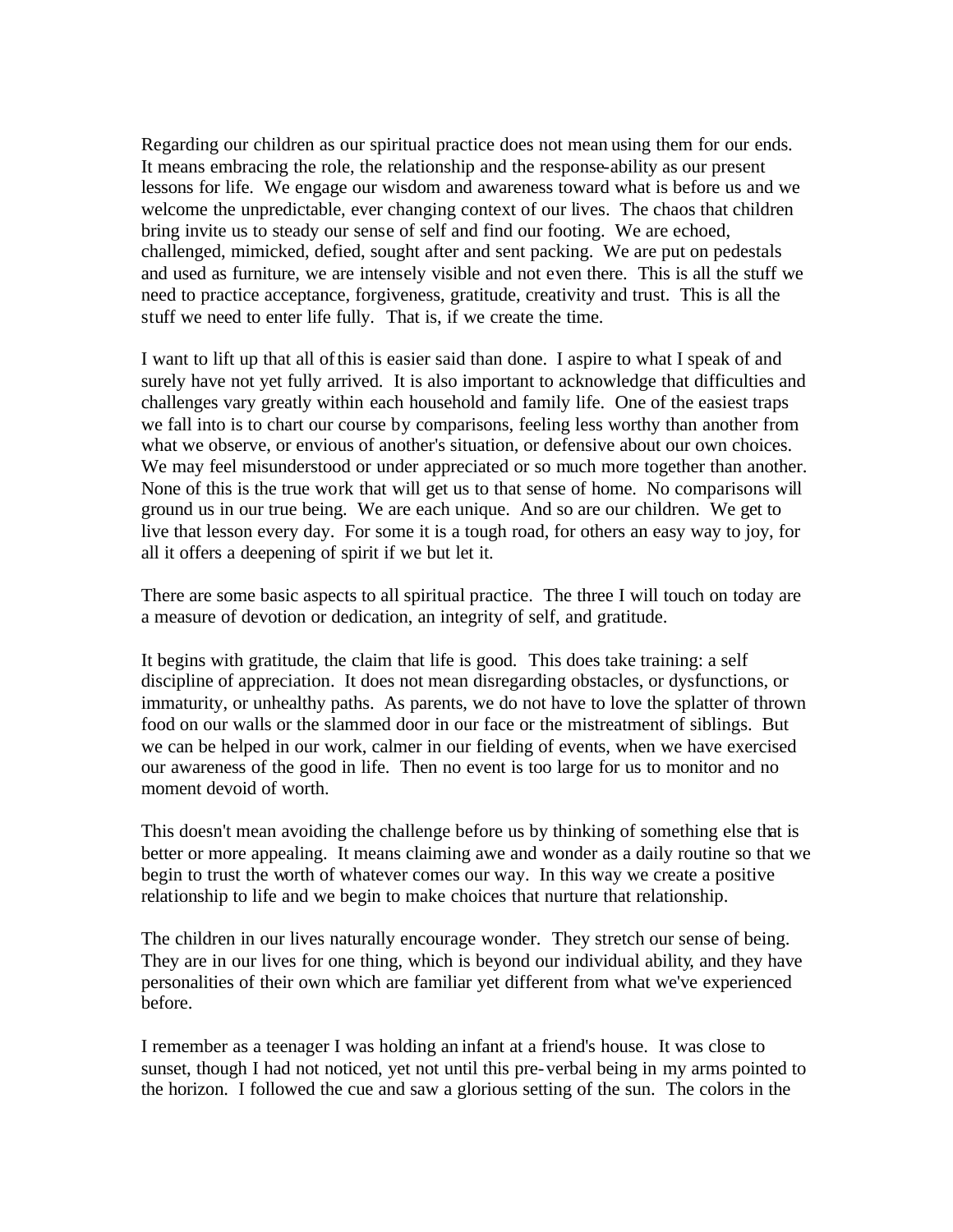sky, the warmth in the air, the sounds of the birds. All given me by a child's urging to pay attention.

Children want to wonder. Children know of awe. Children explore to see and hear and know. Moments of shared wonder with the children in our lives not only deepen our love of life, but also help in the times of shut down, when access to a child has been denied by attitude or stage of growth.

If we exercise our gratitude, our wonder, our awe, then our field of appreciation grows and we can meet each day knowing it is full of experiences worth having.

Another basic aspect of spiritual deepening is a devotional practice, something that is done regularly for consistency and grounding.

A parent's commonplace lament, and again, felt more often, still, with mothers is "my life is not my own." More often than not, dedicated time gets lost in the shuffle. Much of the time, we find ourselves navigating varied priorities to get through the day, or, even, the next hour.

"Multi-tasking" becomes an art that can turn into an obsession, where we think we can carve out more time if we do more things in less time. Suddenly, or, in fact, quite subtly, we become responders to external stimuli: answering this question, driving to that practice, signing this form, shopping for that event, volunteering for this project, fielding that infraction.

Internal stimuli may then cry out, "this life is not my own." And we would be right. But this is also true: we are not lost in the shuffle, that is, if you claim your presence in the midst of it all. That is if we claim that we are human beings and not human 'doings.'

Family life is the great challenger of carved-out time. How important is it for you to claim yourself? How important is it for you to model such claiming for your children? Society won't help you on this one. It is telling you to go out and buy something. We must carve out the time. No one else will do it for us. Spiritual deepening won't happen without it. Children take the ir cues of use of time from us.

When is your carved-out time? If it isn't evident, create it. Even fifteen minutes. Make it part of the family's task to honor that time. There may be resistance within you as well as within your family. Push through that resistance and claim that space. There's room for you. It awaits your witness.

Yesterday, writing this sermon shamed me into taking a walk with my kids in the woods. I left an unfinished sermon to do it. When near a stream, I suggested we sit and listen to the water. Instant agreement. We sat for a good while enjoying human being rather than human doing. I know if we do that more often it will make a difference in all our lives.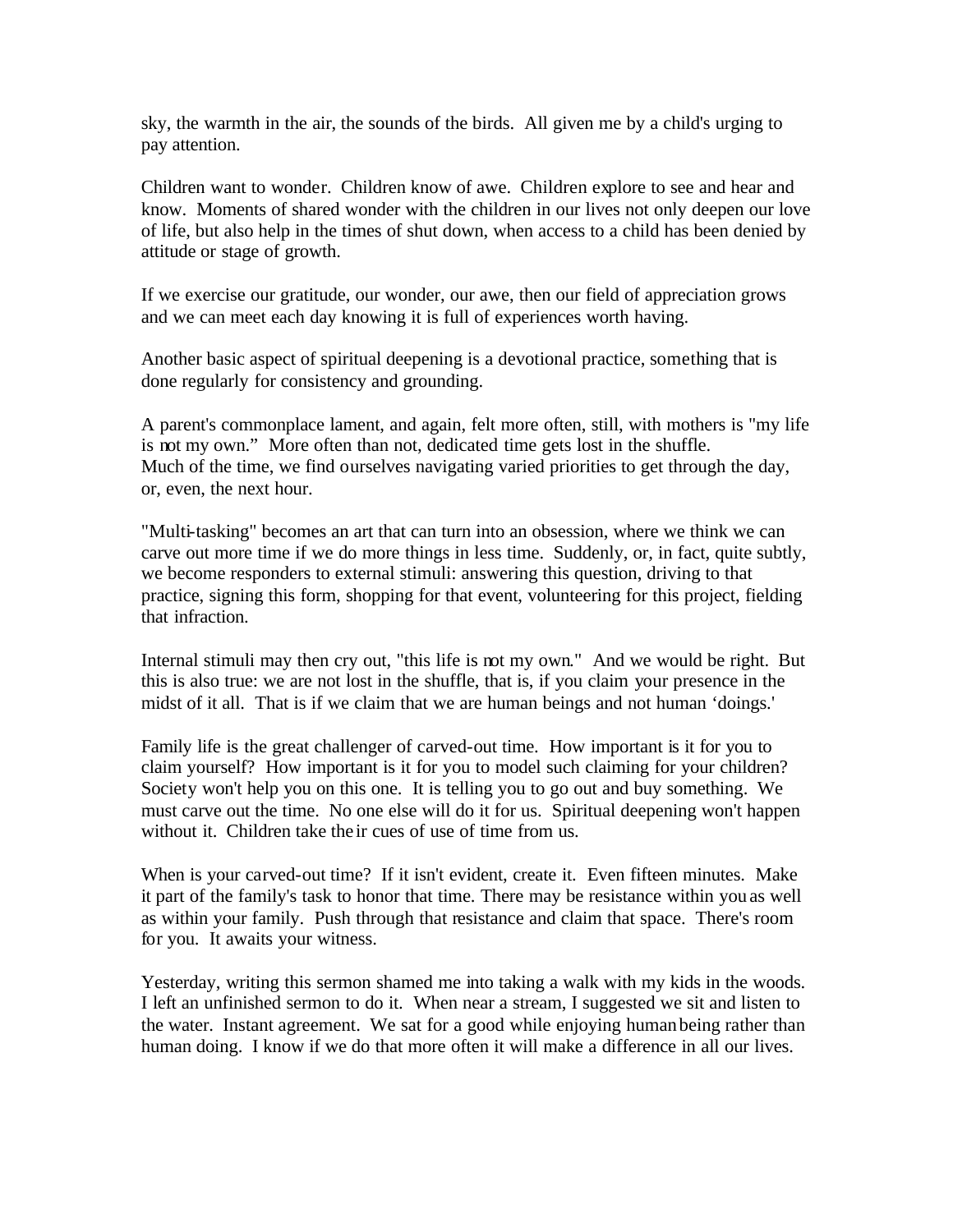We are prompted in this culture to schedule every waking moment. We are trained by competition and economy to fill our children's lives with programs and prep courses and college track pre-K road maps. But what we need and what our children need is "down time." Time to let our minds go and our imaginations flourish. Time to be bored so that a new idea can emerge within the vacuum. Time to be restless so that we can seek what we are meant to find. Devotional practice – a prayer – an meditative exercise – writing in a journal – taking a walk – is claiming ourselves away from the tyrannies of "should be" and "must do." Find that time. Consistently. It will replenish your soul.

A third essential element of spiritual practice is integrity of self. One of the major blocks to our authentic selves is the misconception, the grandiose expectation, that there is a mold of perfect parental love that we all must fit into. Love is not interested in being cloned. Love expands possibility, it creates new beauty. It's what fuels this gloriously diverse world. It's also how it is possible for every parent to have the most beautiful children in the world at the same time.

There is no perfect parent/child love. How we touch each other's heart is unique. Controlling or judging love gets us nowhere. People are in our lives as gifts toward understanding ourselves and as opportunities to share our gifts with others.

The first and ever challenging step in this practice is to do what we say we are going to do; to mean what we say and say what we mean. This may mean that for awhile we say less and promise to do less. Doing what we say we are going to do strengthens our integrity and sense of worth rapidly. It also humbles us and helps us see ourselves more clearly. Follow-through helps us come into our own. The more we find that we can trust ourselves, the more we will be trusted. Children will constantly test our integrity. They are seeking a way to theirs and asking of its importance in their challenge of us.

The offering of ourselves is how creation exists. What world are we creating? Are we leaving it up to others? It is in our practices that our actions have their force. The sooner we contribute to the circle of life the more we will impact its outcome and co-create a future we want our children to thrive in.

With gratitude, integrity and devotional practice we can navigate our way through the challenges we face and the joy we welcome. Our children help us do this if we but let the relationship grow in honor and love.

Happy Mothers Day. Amen.